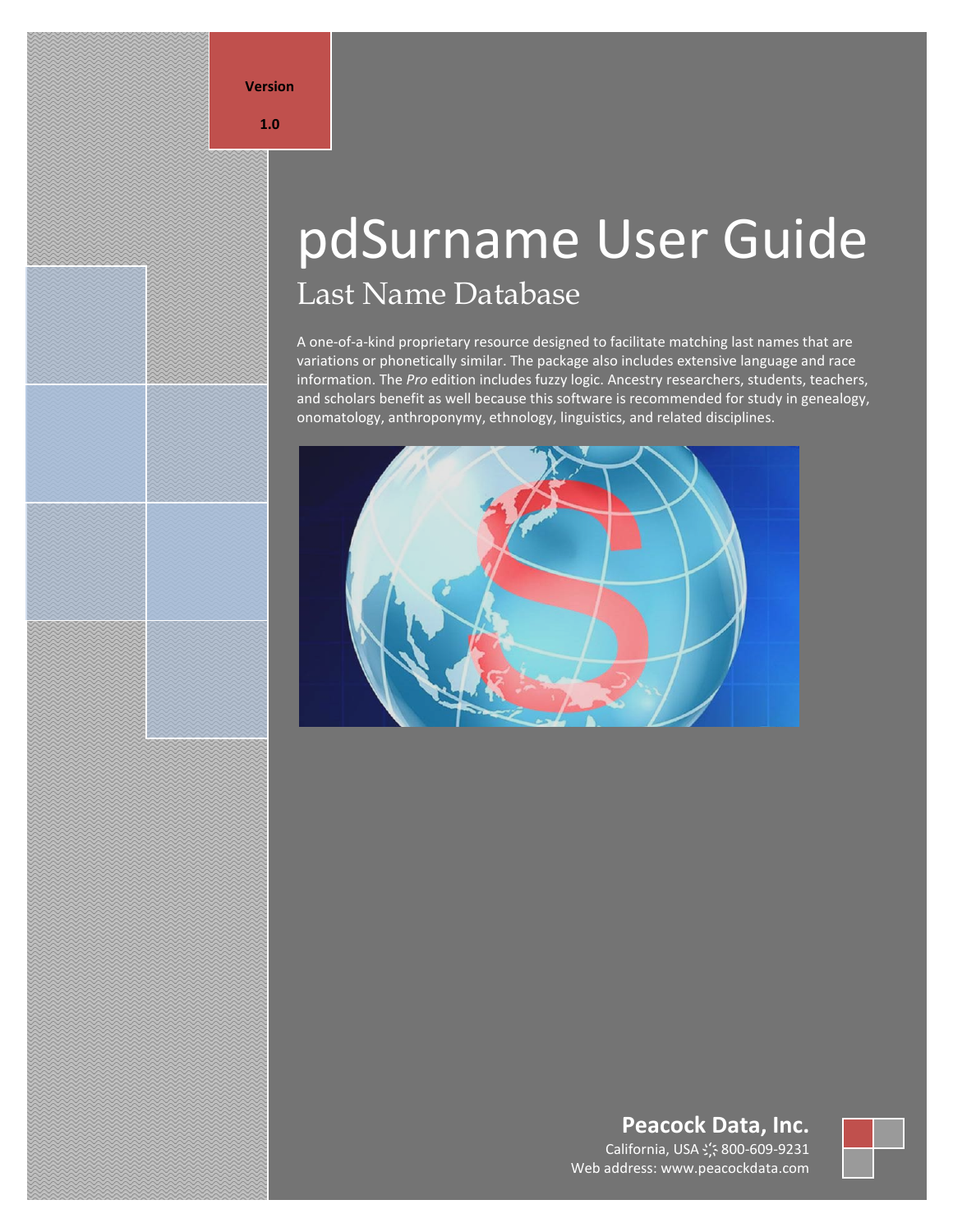# TABLE OF CONTENTS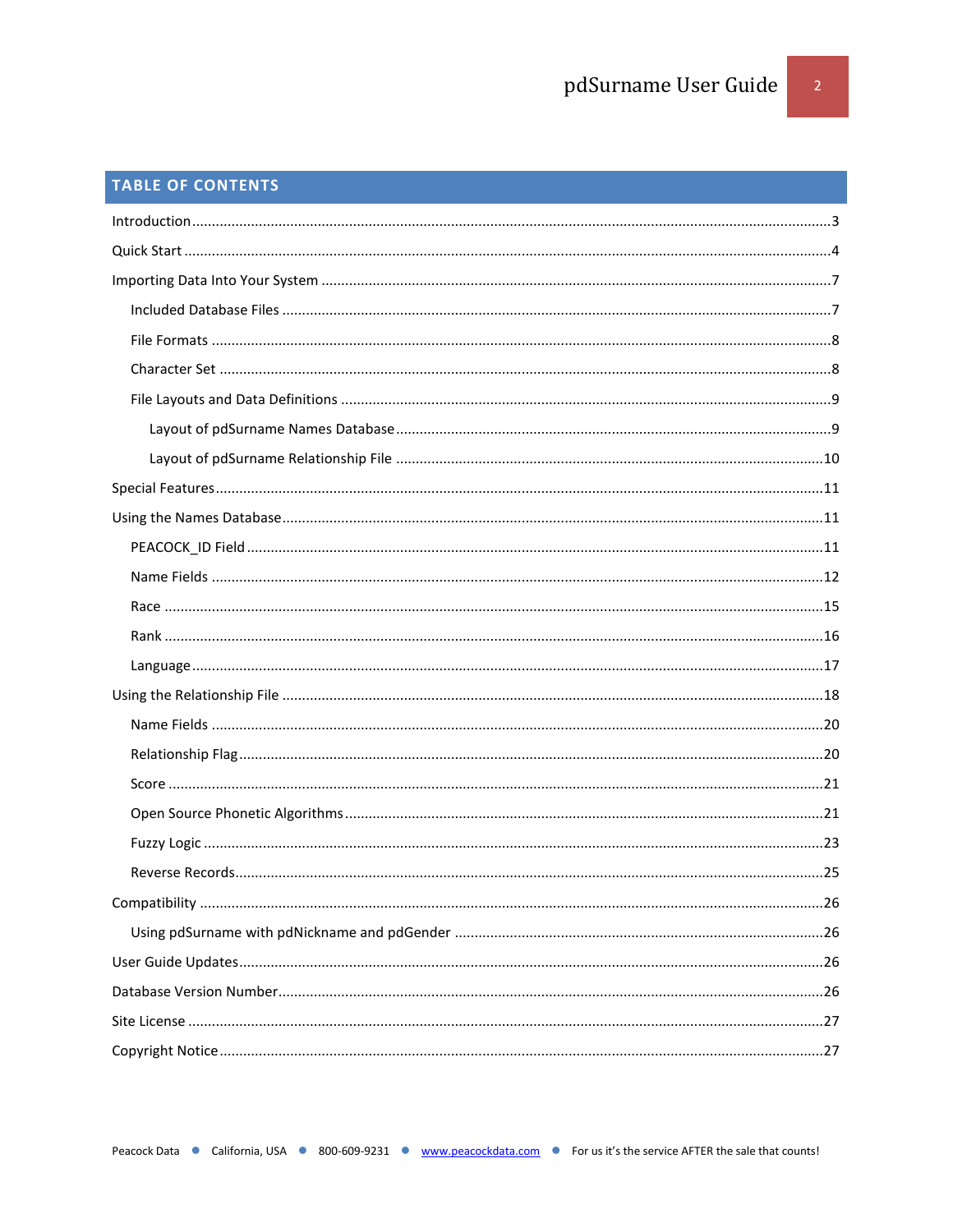# <span id="page-2-0"></span>**INTRODUCTION**

Unlike first names, which have been with us since antiquity, fixed surnames were not used much until late in the High Middle Ages when populations grew and people found it necessary to be more specific when talking about someone else. For example, in England, the practice of family names was introduced after the Norman conquest in 1066, but was not fully adopted until the 13th and 14th centuries. The Welsh did not use them until the 17th century, and the Japanese did not have them until the 19th century except among aristocrats. On the other hand, matrilineal surnames existed in China prior to the Shang Dynasty (1600–1046 BC). Ireland was the first country in Europe to adopt fixed last names, "Ó Cleirigh", recorded in 916, being the very first.

In the beginning, surnames were names like John son of Thomas (patronymic), Jane of the Hills (habitational), Henry the Weaver (occupational), and Mary the Redhead (characteristic), until the adoption of modern last names, which were often alterations of these old-fashioned names.

#### THE PROBLEM

Through this process, many variations of last names occurred, some by design and others due to carelessness or lack of education. For example, as families immigrated to other countries they often modified or even translated their name to fit in with a new language. Many other variations occurred as a largely uneducated society tried to transcribe their names the best way they could while educated families decided to attenuate, accent, or otherwise modify their surnames over time, and Brown becomes Browne. Still other names are not variations at all, but sound similar.

#### PDSURNAME TO THE RESCUE

Apparently as all this was going on they were not thinking of modern day scribes, typists, and data processers who now need to work with all the variations and phonetic similarities. That is why **pdSurname** was invented. A one-ofa-kind proprietary resource that does for last names what our highly regarded *pdNickname* software does for first names, it is designed to facilitate matching last names that are not exactly the same but are close in relationship, spelling, or sound. Coverage includes surnames from hundreds of languages and the package employs the best matching algorithms designed for this process.

As a further benefit, for a large majority of last names, the language of origin and use have also been researched and included, and all names have a real or estimated calculation for usage among races, including white, black, Hispanic/Latino, Asian/Pacific, Native American/Alaskan, and multiracial use.

An enhanced version even incorporates sophisticated fuzzy logic which allows matching when lists have typographical errors.

This easy-to-use, comprehensive, and up-to-date software is of great value for businesses and organizations working with lists of names, but ancestry researchers, students, teachers, and scholars benefit as well because this software is recommended for study in genealogy, onomatology, anthroponymy, ethnology, linguistics, and related disciplines.

*pdSurname* is available in **Pro** and **Standard** editions. This guide covers both versions.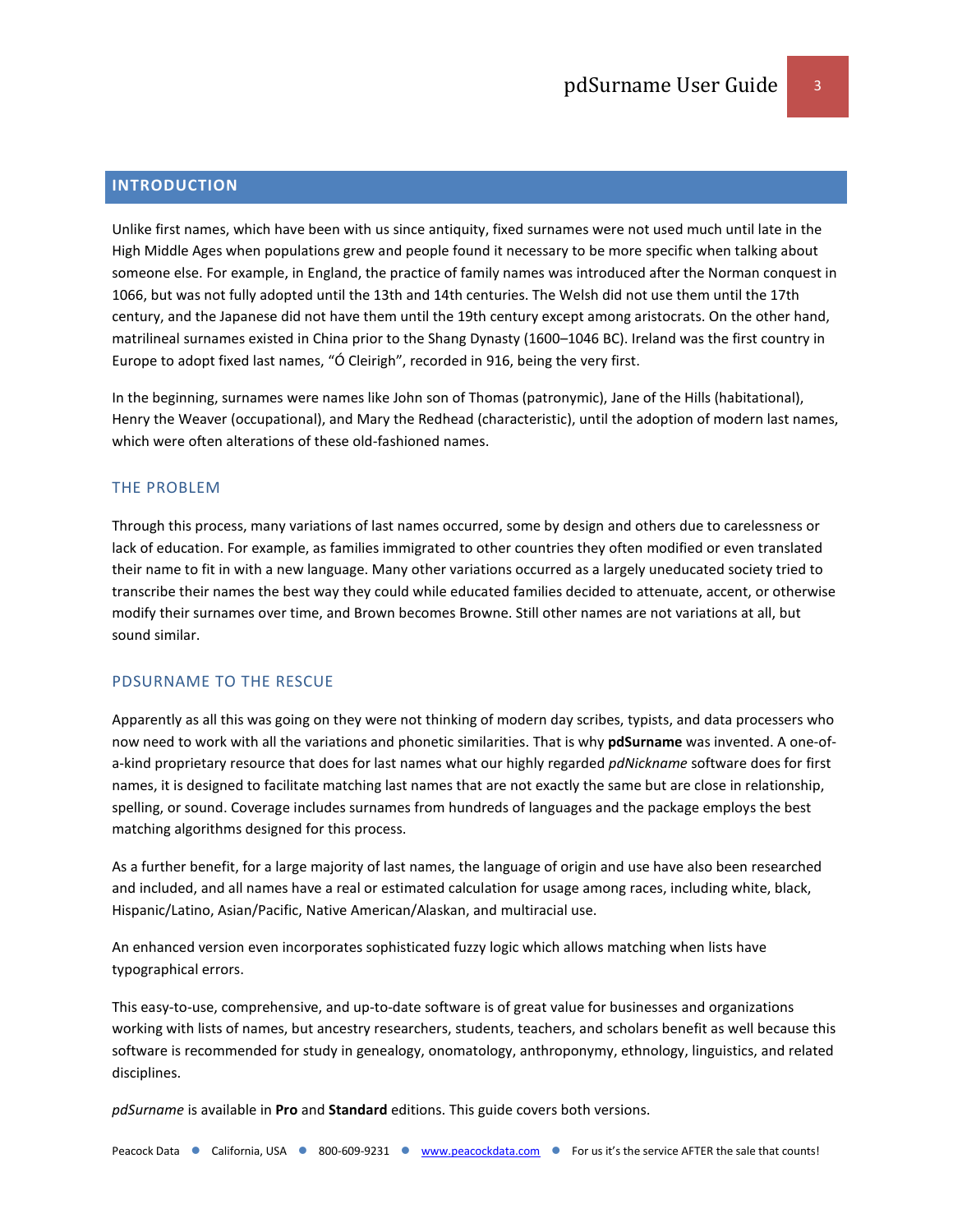#### PRO EDITION

The *Pro* edition includes more than 80 million standard last name variation records and 28 million fuzzy logic records based on more than 335,000 surname formations, with the relationship identified for name pairs, languages of origin or use, and real or estimated usage among races.

#### STANDARD EDITION

The *Standard* edition includes the same more than 80 million last name variation records based on more than 335,000 surname formations, with the relationship identified for name pairs, languages of origin or use, and real or estimated usage among races. It has all features of the *Pro* version except the fuzzy logic records.

#### <span id="page-3-0"></span>**QUICK START**

If you have worked with our *pdNickname* software, you should be comfortable working with *pdSurname*, because they are similar products. The biggest difference is *pdSurname* processes last names while *pdNickname* processes first names.

If you are new to our products, you are in for a wonderful surprise.

*pdSurname* is a one-of-a-kind proprietary resource designed to facilitate matching last names that are not exactly the same but are close in relationship, spelling, or sound. Coverage includes surnames from hundreds of languages and the package employs the best matching algorithms designed for this process.

This easy-to-use, comprehensive, and up-to-date software is of great value for businesses and organizations working with lists of names, but ancestry researchers, students, teachers, and scholars benefit as well because this software is recommended for study in genealogy, onomatology, anthroponymy, ethnology, linguistics, and related disciplines.

The package is available in *Pro* and *Standard* editions. The only difference is the *Pro* version includes fuzzy logic.

*pdSurname* is designed to be compatible with any database system. It comes in multiple file formats, uses only the ANSI character set, and has a well-defined layout. It has two main files, a names database and a relationship file.

#### NAMES DATABASE

The names database includes all the last names in the relationship file along with additional names for which no onomastic or phonetic connection exists.

Each record lists the same surname written in three different ways, stylized, standardized, and normalized. All are in UPPER CASE. **The relationship file is based on the standardized version of the name.** To standardize a name users only need to remove all spaces, periods, hyphens, and apostrophizes.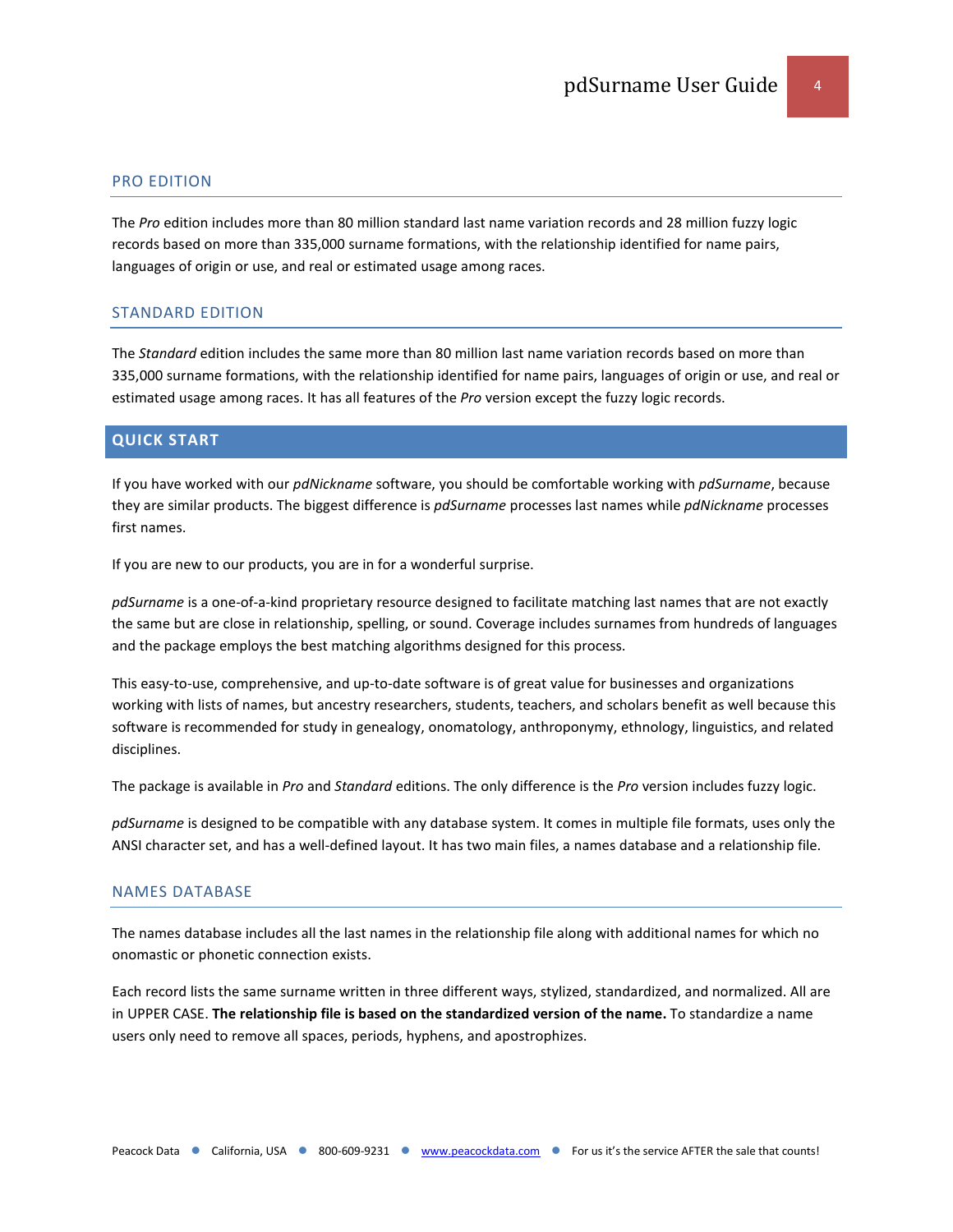The race usage of each name is identified in a series of fields which provide an actual or estimated percentage of use for each race, including:

- White (not Hispanic/Latino)
- Black (not Hispanic/Latino)
- Hispanic/Latino
- Asian/Pacific (not Hispanic/Latino)
- Native American/Alaskan (not Hispanic/Latino)
- Multiracial

The language or languages of origin and use are identified in a comma delimited list. If there is more than one language, they are listed alphabetically. None of the languages were derived algorithmically and the provided information represents years of extensive onomastic research.

#### RELATIONSHIP FILE

The relationship file shows surnames that are connected either onomatologically, phonetically or, in the *Pro* edition only, can be fuzzy logic variations. Onomastic relationships are either close, near, or distant. This is determined by tabulating or estimating the number of lines separating the names on a name tree.

Relationships are flagged as follows:

- 1 = Close onomastic variant
- 2 = Near onomastic variant
- 3 = Distant onomastic variant
- P = Phonetic match
- F = Fuzzy logic match (*Pro* edition only)

The relationship file is broken into eight (*Standard* edition) or twelve (*Pro* edition) smaller sections for user convenience and to allow users more options when setting up their system.

Each record has two sets of name information, a NAME1 side and a NAME2 side. In one section of the relationship file the name pairs are in alphabetical order and in a second section they are provided with the names reversed.

There are separate sections for records with special characters. Users only need to install the special character section if their lists have extended ANSI characters.

In the *Pro* edition only fuzzy logic file, the setup is different. In one section of the fuzzy file the name pairs are with the fuzzy name first and correct spelling second and in a second section they are provided with the names reversed. The fuzzy logic file also puts names with special characters in a separate section.

The overall quality of each name-pair match is quantified on a scale of 01 (best) to 99. This is because the number of matches from a query can sometimes be very numerous, and the score is effective in ordering the output for filtering. Users will find this a major advantage with our system.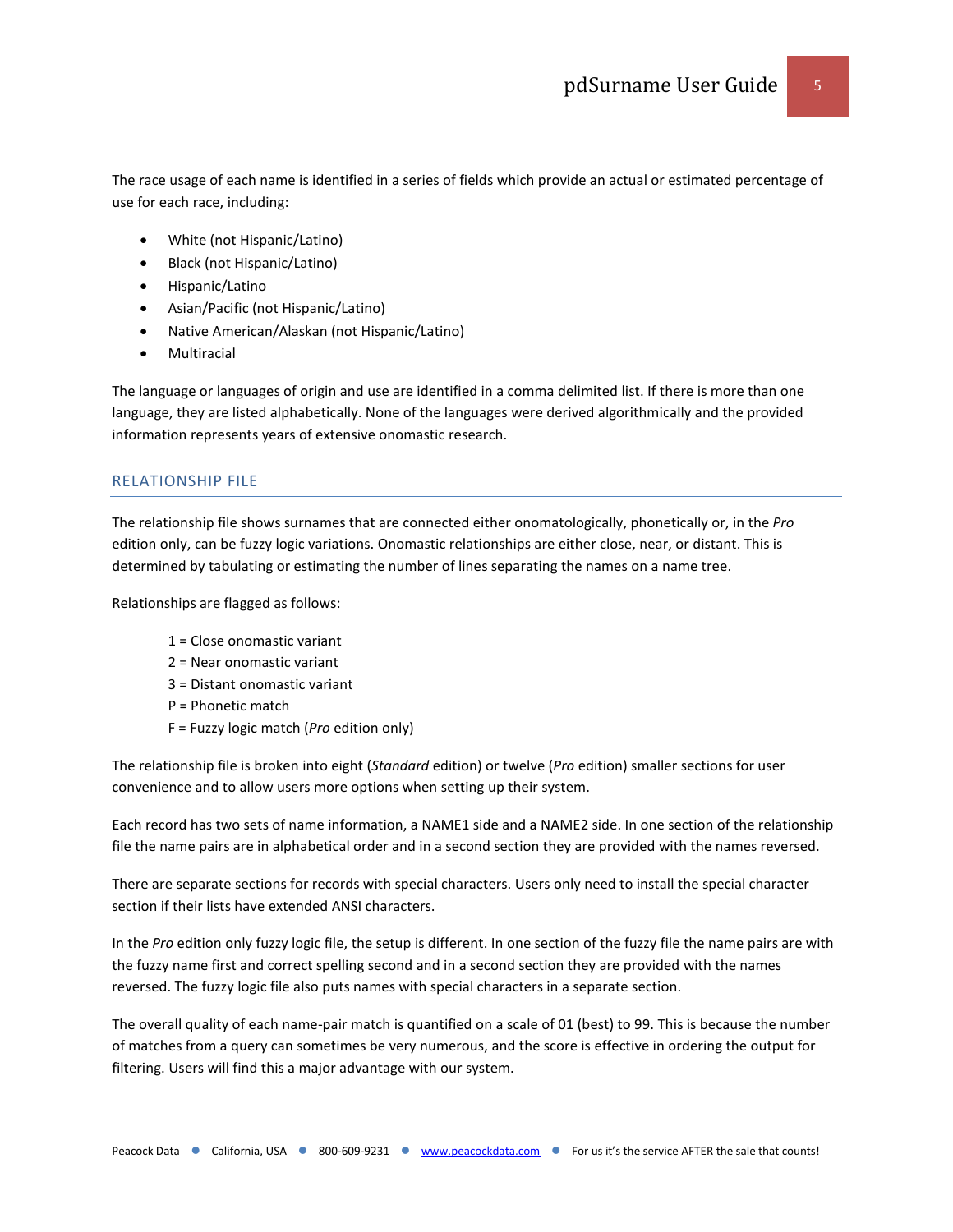Note that in the *Pro* edition only, a score of 00 is entered for all fuzzy logic matches because they are known to be the same exact name, with one name misspelled.

As part of our phonetic indexing process we include matches from six open source algorithms most data engineers are familiar with. These algorithms are:

- Double Metaphone
- Metaphore
- New York State Identification and Intelligence System (NYSIIS)
- Caverphone
- Soundex
- Daitch–Mokotoff Soundex

Here are some examples of related names:

|           | Name #1           | Name #2        | <b>Relation</b>               |
|-----------|-------------------|----------------|-------------------------------|
| Example 1 | <b>ACKERMAN</b>   | AKERMAN        | Close onomastic variant (1)   |
| Example 2 | <b>MANCILL</b>    | <b>MONSELL</b> | Near onomastic variant (2)    |
| Example 3 | <b>WILLIAMSON</b> | <b>WILMSEN</b> | Distant onomastic variant (3) |
| Example 4 | <b>CORREY</b>     | <b>CURIE</b>   | Phonetic match (P)            |
| Example 5 | SANTILLA          | SANTOLLA       | Phonetic match (P)            |

# FUZZY LOGIC (*PRO* ONLY)

#### *This section applies to pdSurname Pro only.*

The fuzzy logic technology in the *Pro* edition of this software allows matching data that has typographical errors. If users look at the fuzzy logic records, they are likely to see errors they have repeatedly made or seen. In many cases you will have to look close to see the difference, but they are different. There are more than 28 million fuzzy logic records.

The fuzzy logic file uses the same format as the other relationship files with a few exceptions. Instead of alphabetical and reverse alphabetical ordered sections, in one section of the fuzzy file the name pairs are with the fuzzy name first and correct spelling second and in a second section they are provided with the names reversed. There is a reason for this. Because the database is so comprehensive, if a name cannot be found in the regular relationship file, particularly on United States lists, it is probably a misspelling. Users should then check the misspellings in the fuzzy logic file.

The most likely typographical errors are determined based on the number of letters, the characters involved, where they are located in the name, the language, and other factors. None of the fuzzy spellings formulate a real name already in the database. This sometimes happens when the fuzzy spelling was already a real variation of the same name.

A score of 00 is entered for all fuzzy logic matches and phonetic algorithms are not run against them because we already known they are the same exact name, with one name misspelled. All fuzzy matches have a relationship of  $"F"$ .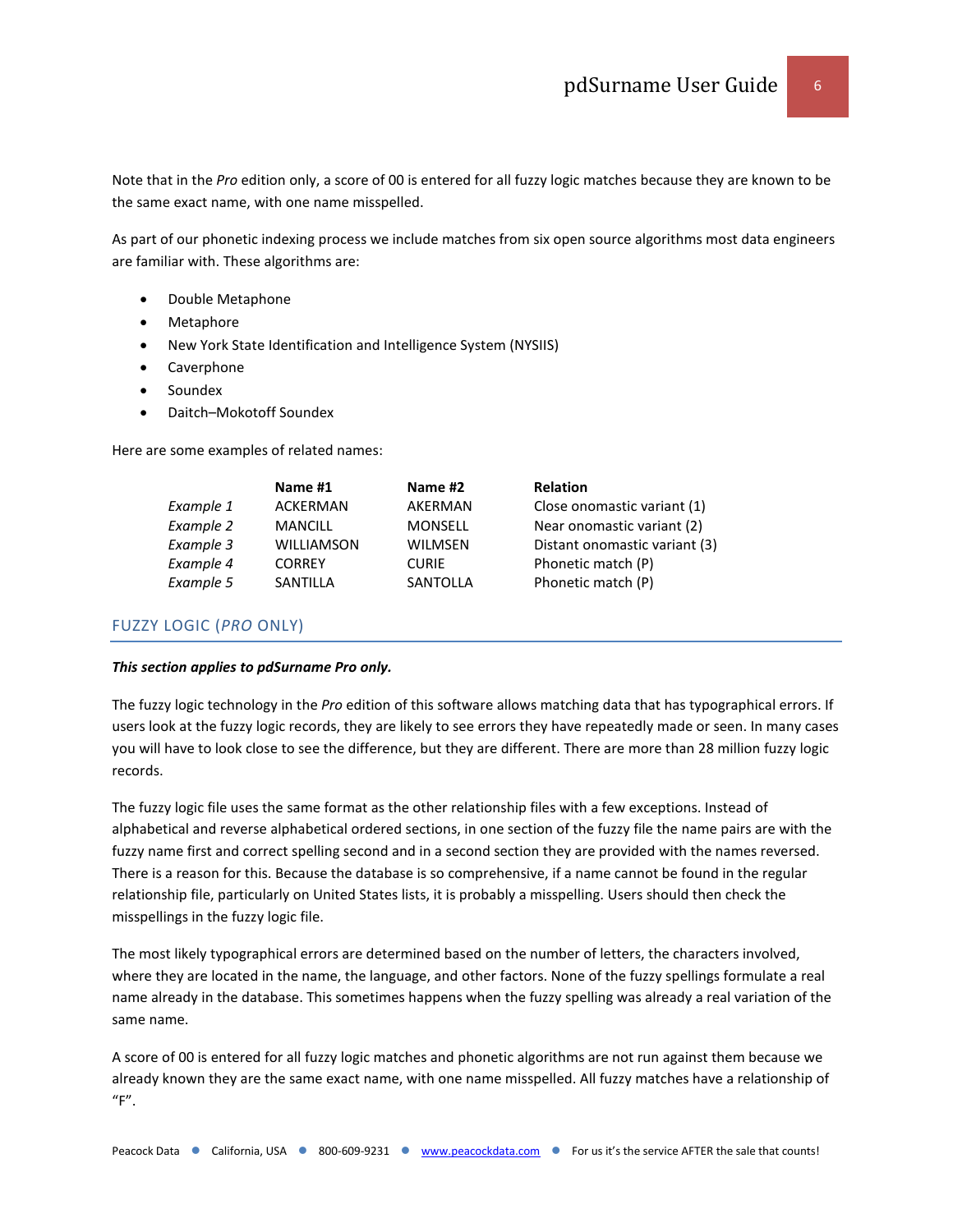Some fuzzy logic matches have one typographical error while others have multiple issues, so the technology is suited for even the worst typists and transcribers. The algorithms have five layers:

- Phonetic misspellings
- Reversed digraphs
- Double-letter misspellings
- Missed letters
- String manipulations
- \*

This quick start explanation demonstrates the basic use the software. Read on about features never before available on this scale.

# <span id="page-6-0"></span>**IMPORTING DATA INTO YOUR SYSTEM**

*pdSurname* is designed to be compatible with any database system. It comes in multiple file formats, uses only the ANSI character set, and has a well-defined layout.

# <span id="page-6-1"></span>INCLUDED DATABASE FILES

*pdSurname* has two main files, a names database and a relationship file. The relationship file is broken into sections for user convenience and to allow users more options when setting up their system.

Included files are:

# NAMES DATABASE

The names database contains more than 335,000 surname formations. The relationship file is based on these names. For a large majority, the language or languages of origin and use have also been researched and included, and all names have a real or estimated calculation for usage among races, including white, black, Hispanic/Latino, Asian/Pacific, Native American/Alaskan, and multiracial use.

#### RELATIONSHIP FILE

The relationship file has more than 80 million (*Standard* edition) or 109 million (*Pro* edition) variation records based on the surnames in the names database. It includes the pairs of related names along with extensive information about their onomastic and phonetic relationships. A scoring system is provided to order matches from most likely to least likely.

Matches from our proprietary algorithms are in two sections, one with the name pairs in alphabetical order and the other reversed. Two separate sections are provided with additional matches from six open source phonetic algorithms, one with the name pairs in alphabetical order and the other reversed.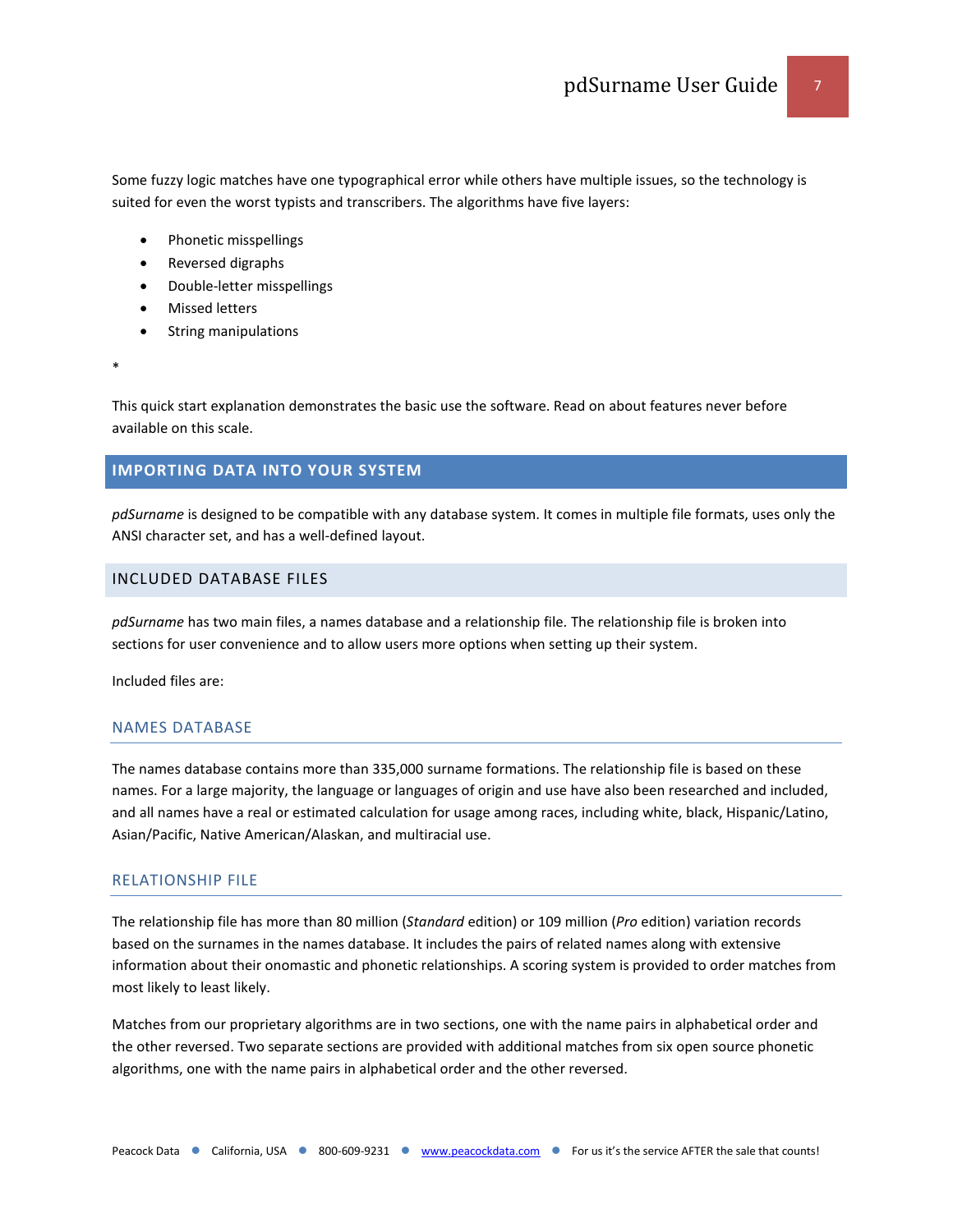There are separate sections for records with special characters. Users only need to install the special character section if their lists have extended ANSI characters.

In the Pro edition only fuzzy logic file, the setup is different. In one section of the fuzzy file the name pairs are with the fuzzy name first and correct spelling second and in a second section they are provided with the names reversed. The fuzzy logic file also puts names with special characters in a separate section.

#### <span id="page-7-0"></span>FILE FORMATS

The database is available in three common file formats. Each format contains the same data.

Available file formats are:

# CSV-COMMA SEPARATED VALUES

Files in Comma Separated Values (CSV) format (also known as Comma Delimited) separate fields with commas, and alpha/numeric character fields are usually delimited with double quotes (in case some of the field content includes commas). This format is the most commonly used. It is a native format for Microsoft Excel and is compatible with nearly all database management systems and spreadsheets.

# TXT-FIXED LENGTH

Files in Fixed Length (TXT) format (also known as Standard Data Format or SDF) use constant field positions and lengths for all records. In other words, each field starts and ends at the same place in the text file and each record is on a separate line. While not as popular as comma separated values, this format is preferred by many due to its input precision and is widely used to transfer data between different software programs. It is compatible with most database management systems and spreadsheets.

#### DBF-DATABASE

Files in DBF database format (also known as xBase) are native to Microsoft FoxPro and Visual FoxPro, dataBased Intelligence dBase, Alaska Software XBase++, Apollo Database Engine, Apycom Software DBFView, Astersoft DBF Manager, DS-Datasoft Visual DBU, Elsoft DBF Commander, GrafX Software Clipper and Vulcan.NET, Multisoft FlagShip, Recital Software Recital, Software Perspectives Cule.Net, and xHarbour.com xHarbour. They are also compatible with any database management system that can import the DBF (xBase) format, such as Microsoft Access, Microsoft SQL Server, and numerous others.

# <span id="page-7-1"></span>CHARACTER SET

The ANSI character set is utilized for all database records. This includes ASCII values 0 to 127 and extended values 128 to 255. These are also known as the extended Latin alphabet. Some users may needs to configure their database system to import the extended values. In many cases the option will be labeled the "Latin-1" character set.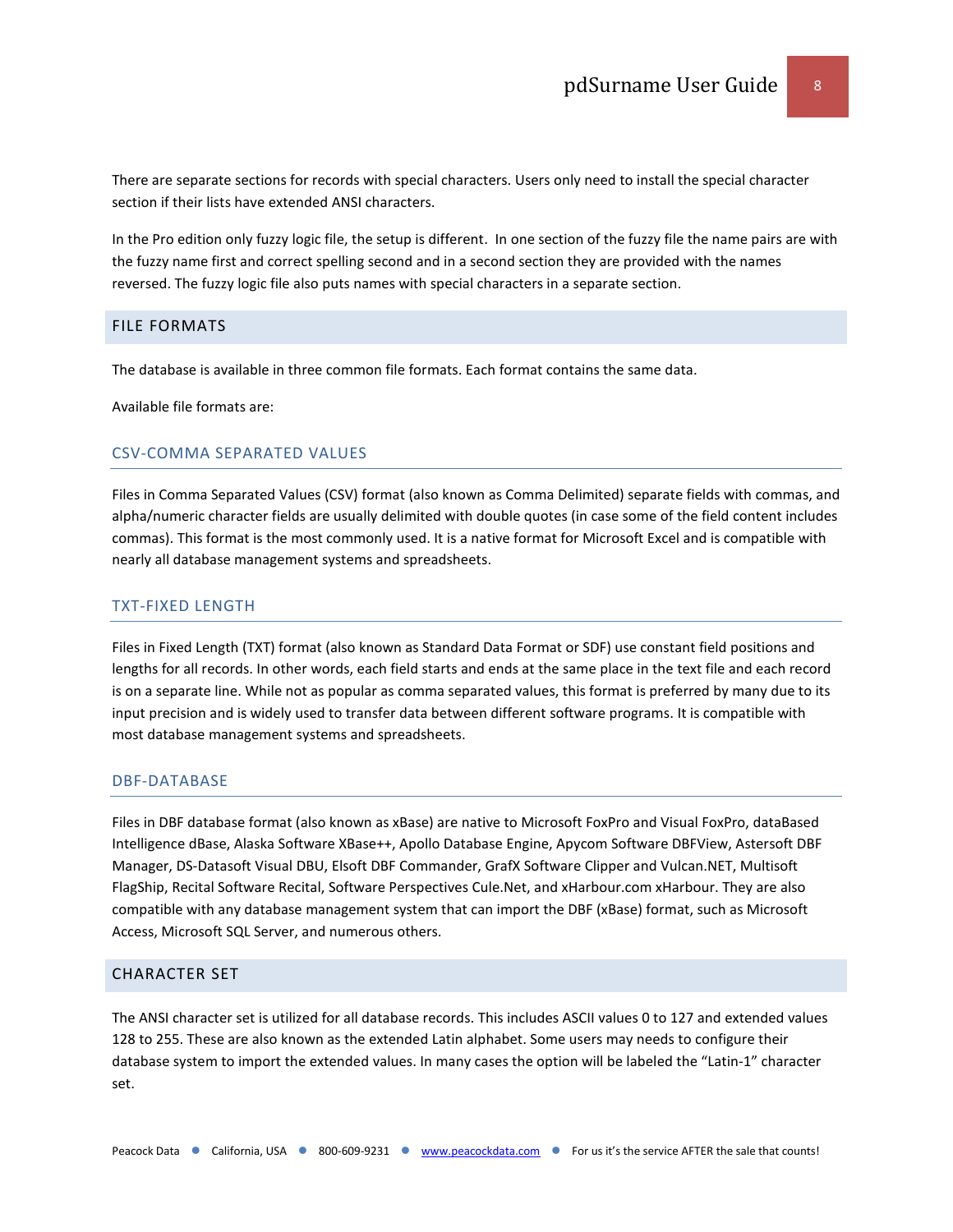# <span id="page-8-0"></span>FILE LAYOUTS AND DATA DEFINITIONS

Below are the complete layout specifications and data definitions of all files provided with *pdSurname*.

Each line below contains the following information: FIELD NUMBER: field position number. FIELD NAME: name of field. FIELD TYPE: field data type; "*Chr"* = alpha/numeric characters, "Num" = numbers. FIELD LENGTH: length of field. DECIMAL PLACES: number of decimal places (if any). START POSITION: field starting position. END POSITION: field ending position. DESCRIPTION: data definition of field contents.

#### <span id="page-8-1"></span>LAYOUT OF PDSURNAME NAMES DATABASE

Field Count: 13

Total Length: 418

#### Record Count: Pro and Standard: 336,955

| <b>FIELD</b><br><b>NUMBER</b> | <b>FIELD</b><br><b>NAME</b> | <b>FIELD</b><br><b>TYPE</b> | <b>FIELD</b><br><b>LENGTH</b> | <b>DECIMAL</b><br><b>PLACES</b> | <b>START</b><br><b>POSITION</b> | <b>END</b><br><b>POSITION</b> | <b>DESCRIPTION</b>                                                                                                                                                   |
|-------------------------------|-----------------------------|-----------------------------|-------------------------------|---------------------------------|---------------------------------|-------------------------------|----------------------------------------------------------------------------------------------------------------------------------------------------------------------|
| 1                             | PEACOCK ID                  | Chr                         | 16                            |                                 | 1                               | 16                            | Unique identifier for each record                                                                                                                                    |
| $\overline{2}$                | <b>NORMAL</b>               | Chr                         | 35                            |                                 | 17                              | 51                            | Normalized surname spelling                                                                                                                                          |
| 3                             | <b>STANDARD</b>             | Chr                         | 35                            |                                 | 52                              | 86                            | <b>Standardized surname spelling</b>                                                                                                                                 |
| 4                             | <b>NAME</b>                 | Chr                         | 35                            |                                 | 87                              | 121                           | <b>Stylized surname spelling</b>                                                                                                                                     |
| 5                             | <b>WHITE</b>                | <b>Num</b>                  | 6                             | $\overline{2}$                  | 122                             | 127                           | Percent white (not Hispanic/Latino)                                                                                                                                  |
| 6                             | <b>BLACK</b>                | <b>Num</b>                  | 6                             | $\overline{2}$                  | 128                             | 133                           | Percent black (not Hispanic/Latino)                                                                                                                                  |
| 7                             | <b>HISPANIC</b>             | <b>Num</b>                  | 6                             | $\overline{2}$                  | 134                             | 139                           | <b>Percent Hispanic/Latino</b>                                                                                                                                       |
| 8                             | <b>ASIAN</b>                | <b>Num</b>                  | 6                             | $\overline{2}$                  | 140                             | 145                           | <b>Percent Asian/Pacific (not</b><br>Hispanic/Latino)                                                                                                                |
| 9                             | <b>NATIVE</b>               | Num                         | 6                             | $\overline{2}$                  | 146                             | 151                           | Percent Native American/Alaskan (not<br>Hispanic/Latino)                                                                                                             |
| 10                            | <b>MULTIRACE</b>            | <b>Num</b>                  | 6                             | $\overline{2}$                  | 152                             | 157                           | <b>Percent multiracial</b>                                                                                                                                           |
| 11                            | <b>RACECONF</b>             | Chr                         | $\mathbf{1}$                  |                                 | 158                             | 158                           | Race confidence flag:<br>$1 =$ Tabulation (not an estimate)<br>$2 = Estimate - high confidence$<br>3 = Estimate-medium confidence<br>$4 = Estimate - low confidence$ |
| 12                            | <b>RANK</b>                 | <b>Num</b>                  | 6                             | $\Omega$                        | 159                             | 164                           | Name rank from 2000 U.S. Census                                                                                                                                      |
| 13                            | <b>LANGUAGE</b>             | Chr                         | 254                           |                                 | 165                             | 418                           | Language or languages of origin and use                                                                                                                              |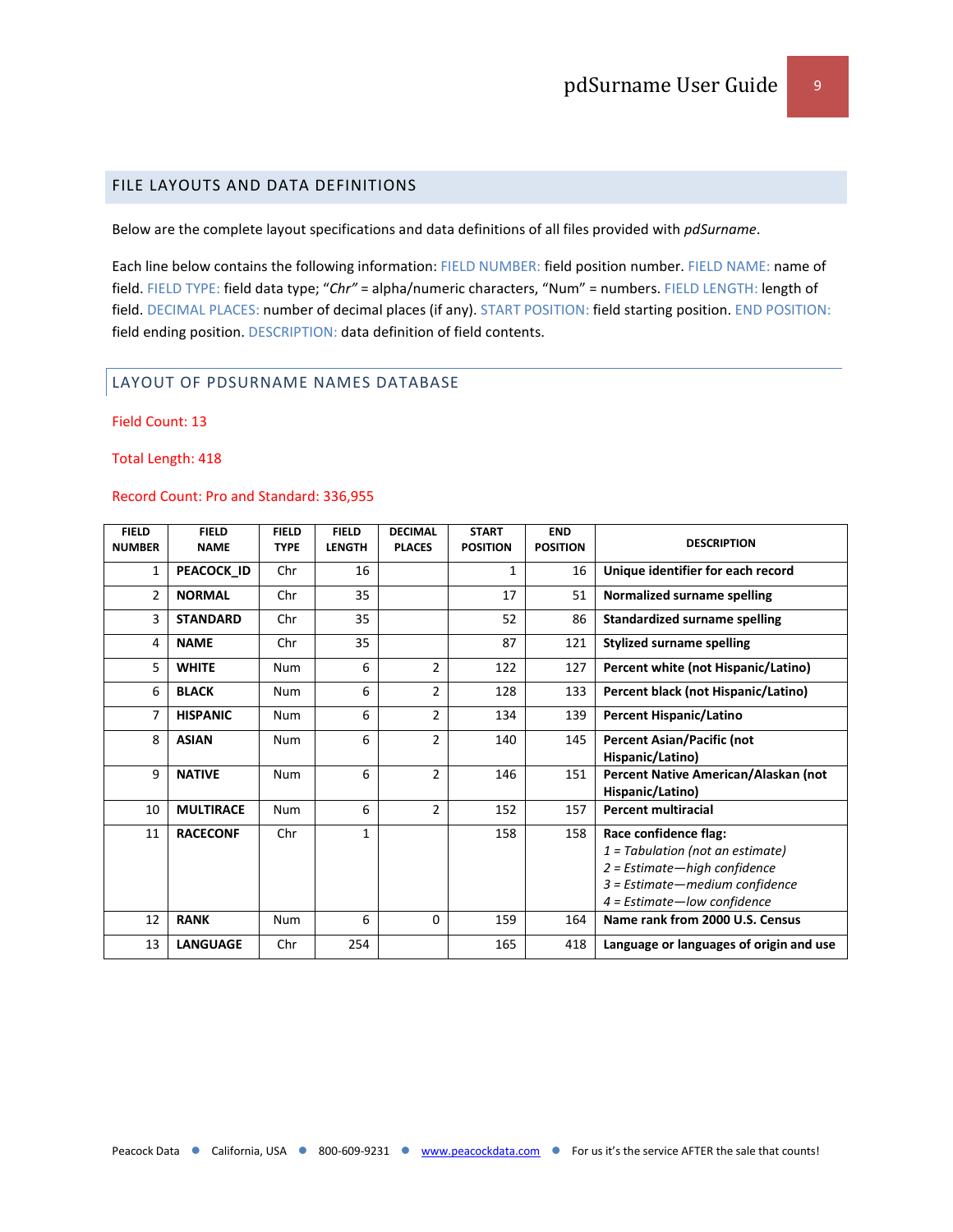# <span id="page-9-0"></span>LAYOUT OF PDSURNAME RELATIONSHIP FILE

Field Count: 11

Total Length: 80

# Record Count: Pro: 109,595,846; Standard: 80,742,846

| <b>FIELD</b><br><b>NUMBER</b> | <b>FIELD</b><br><b>NAME</b> | <b>FIELD</b><br><b>TYPE</b> | <b>FIELD</b><br><b>LENGTH</b> | <b>DECIMAL</b><br><b>PLACES</b> | <b>START</b><br><b>POSITION</b> | <b>END</b><br><b>POSITION</b> | <b>DESCRIPTION</b>                                                                                                                                                                                                                                                                                                                         |
|-------------------------------|-----------------------------|-----------------------------|-------------------------------|---------------------------------|---------------------------------|-------------------------------|--------------------------------------------------------------------------------------------------------------------------------------------------------------------------------------------------------------------------------------------------------------------------------------------------------------------------------------------|
| $\mathbf{1}$                  | NAME1                       | Chr                         | 35                            |                                 | $\mathbf{1}$                    | 35                            | First surname in the related name pair                                                                                                                                                                                                                                                                                                     |
| $\overline{2}$                | NAME <sub>2</sub>           | Chr                         | 35                            |                                 | 36                              | 70                            | Second surname in the related name<br>pair                                                                                                                                                                                                                                                                                                 |
| $\overline{3}$                | <b>REL</b>                  | Chr                         | 1                             |                                 | 71                              | 71                            | Relationship:<br>$1 = Close$ onomastic variant<br>$2$ = Near onomastic variant<br>3 = Distant onomastic variant<br>$P = Phonetic match$<br>$F = Fuzzy logic match (Pro only)$<br>Blank = Only matched open source<br>algorithms; possibly a false match                                                                                    |
| 4                             | <b>SCORE</b>                | Chr                         | 2                             |                                 | 72                              | 73                            | <b>Match quality score:</b><br>01 (best) to 99 score; fuzzy logic matches<br>receive a score of 00                                                                                                                                                                                                                                         |
| 5                             | <b>DMP</b>                  | Chr                         | $\mathbf 1$                   |                                 | 74                              | 74                            | <b>Double Metaphore:</b><br>$P = Primary$ line match<br>$S =$ Secondary line match                                                                                                                                                                                                                                                         |
| 6                             | <b>MP</b>                   | Chr                         | $\mathbf 1$                   |                                 | 75                              | 75                            | Metaphone<br>$M = match$                                                                                                                                                                                                                                                                                                                   |
| $\overline{7}$                | <b>NY</b>                   | Chr                         | $\mathbf 1$                   |                                 | 76                              | 76                            | <b>New York State Identification and</b><br>Intelligence System (NYSIIS):<br>$N = match$                                                                                                                                                                                                                                                   |
| 8                             | CP                          | Chr                         | $\mathbf 1$                   |                                 | 77                              | 77                            | Caverphone:<br>$C = match$                                                                                                                                                                                                                                                                                                                 |
| 9                             | <b>SX</b>                   | Chr                         | $\mathbf 1$                   |                                 | 78                              | 78                            | Soundex:<br>$S = match$                                                                                                                                                                                                                                                                                                                    |
| 10                            | <b>DMSX</b>                 | Chr                         | $\mathbf 1$                   |                                 | 79                              | 79                            | Daitch-Mokotoff Soundex:<br>$P = Primary$ line match<br>$S =$ Secondary line match                                                                                                                                                                                                                                                         |
| 11                            | <b>ABC</b>                  | Chr                         | $\mathbf{1}$                  |                                 | 80                              | 80                            | <b>Alphabetical order flag:</b><br>A = Name pair is in alphabetical order<br>(or, in the Pro edition only fuzzy logic file,<br>fuzzy name first and correct spelling<br>second)<br>$R$ = Names pair is in reverse alphabetical<br>order (or, in the Pro edition only fuzzy<br>logic file, fuzzy name first and correct<br>spelling second) |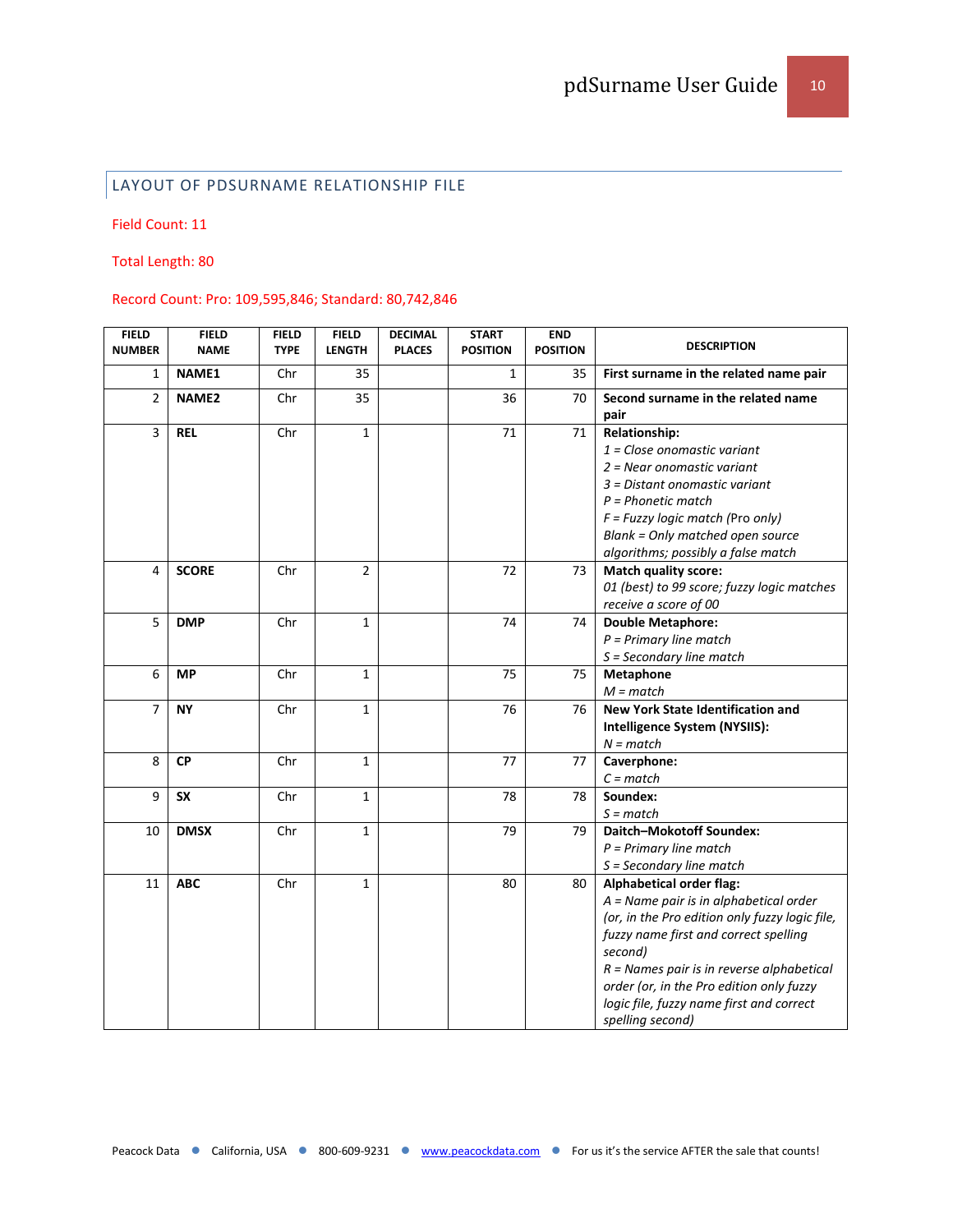# <span id="page-10-0"></span>**SPECIAL FEATURES**

We try to make all our software great, but during each development cycle certain aspects are emphasized. In this version of *pdSurname* special attention was paid to the following:

- **Hispanic/Latino/Iberian names**: including Spanish, Basque, Catalan, Galician, and Portuguese
- **Native American names**: in fact we designed this to be the definitive collection
- **Irish names**: due to the excellent records maintained by the National Library of Ireland
- **English names**: including Anglo-Saxon, Middle English, and Modern English
- **Ashkenazi Jewish names**: particularly Polish Jewish, German Jewish, and Czech Jewish
- **Prefix names**: our algorithms are specially tuned to work effectively with names that have prefixes such as "MC", "MAC", "O", "DE", "LA", "VAN", "AL", "ST", and many others

#### <span id="page-10-1"></span>**USING THE NAMES DATABASE**

*pdSurname* **has two databases, a names database with all the surnames, languages, and race information, and another with name-pair relationships. This section discusses the names database.**

The names database includes all the last names in the relationship file along with additional names for which no onomastic or phonetic connection exists. For a large majority, the language of origin and use have also been researched and included, and all names have a real or estimated calculation for usage among races, including white, black, Hispanic/Latino, Asian/Pacific, Native American/Alaskan, and multiracial use.

#### <span id="page-10-2"></span>PEACOCK\_ID FIELD

#### FIELDS

**PEACOCK ID** | Unique identification number (primary key) *Each record has a 16-character alphabetic primary key that uniquely distinguishes it from all other records in the table.*

The first field in the names database is PEACOCK\_ID. It provides a unique primary key identifier for each record. Each begins with the character "s" to identify the product. Each identification number has three parts and each part is separated with a hyphen.

The following is the first PEACOCK\_ID in the names database:

• **s0000001-001-001** is a complete PEACOCK\_ID; no other record has this same exact identification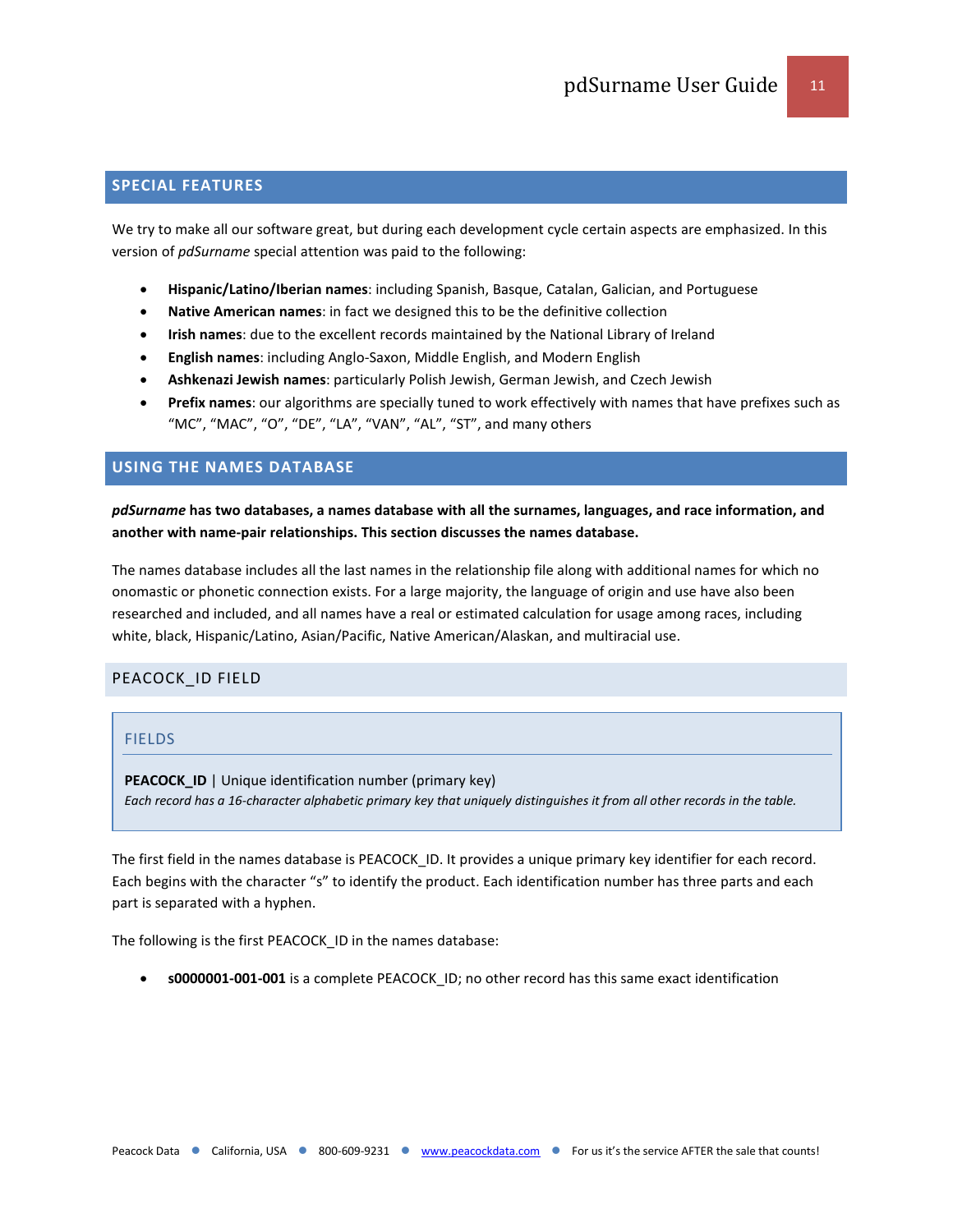#### PARTS OF PEACOCK\_ID

The PEACOCK\_ID primary key is made up of the following three parts:

**s0000001** is the first part of a PEACOCK\_ID; it identifies each unique normalized name; multiple records can have this same number but each record is showing the same normalized name with other formations of the name.

**s0000001-001** are the first and second parts of a PEACOCK\_ID; they identify each standardized name formation with the same normalized name; multiple records can have this same number but each record is showing the same standardized name with other formations of the name.

**s0000001-001-001** are all three parts of a PEACOCK\_ID; they identify each stylized name formation with the same standardized and normalized names; multiple records cannot have this same number.

#### <span id="page-11-0"></span>NAME FIELDS

#### FIELDS

**NORMAL** | Normalized surname spelling

**STANDARD** | Standardized surname spelling

**NAME** | Stylized surname spelling

*Each record has three up to 35-character alphabetic names that indicated the normalized, standardized, and stylized spelling of the same name. Different styling can indicate different languages and race information. All names are in UPPER CASE.*

Each record lists the same surname written in three different ways, stylized, standardized, and normalized. All are in UPPER CASE. **The relationship file is based on the standardized version of the name.**

# **Note that a great majority of names do not contain any styling or special characters so all three versions of the name will be the same.**

See the end of this section for examples of stylized, standardized, and normalized names. Note when the stylized, standardized, and normalized names are all different, all the same, or when the stylized name is different but the standardized and normalized names are the same.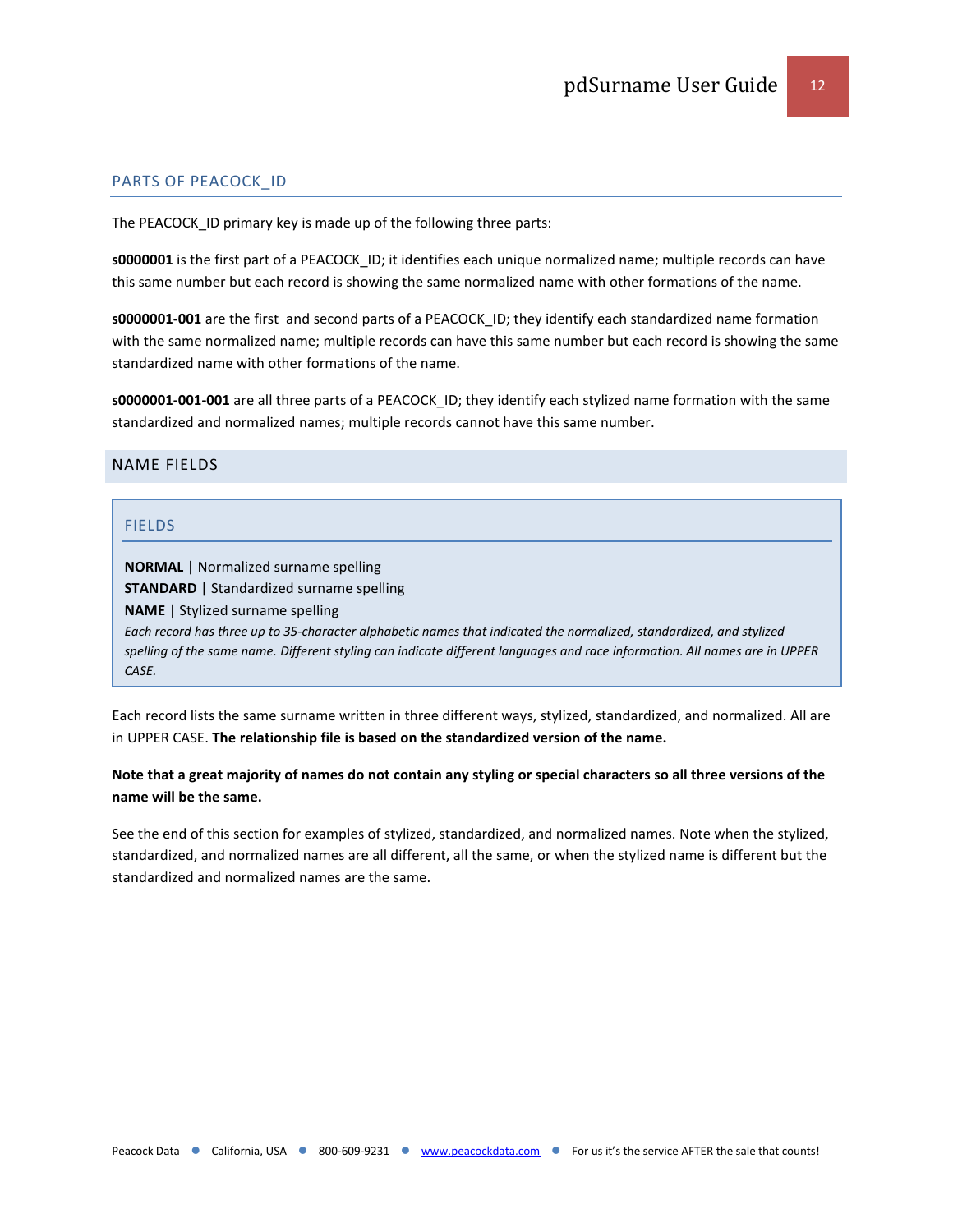# NAME (STYLIZED)

These are last names in formations commonly found in name lists with any styling intact. Names sometimes have hyphens, periods, spaces, accents, and other special characters. Users do not need to remove any styling or special characters when searching on this field. When a name exists in multiple formations, it is grouped and listed separately for each stylization. Different styling and the use of special characters can indicate different languages and race information. All names are in UPPER CASE.

The stylized formations are from lists encountered during years of extensive onomastic research. For this reason users will find more stylizations for last names that are more common in various nationalities and when onomastic information is more abundant. Additional theoretical formations are sometimes possible.

# STANDARDIZED

These are the same as stylized last name formations, but with all spaces, periods, hyphens, and apostrophizes removed. **This formation is used to build and compare the names in the relationship file.** Because names can be written in a number of ways, removing these characters makes the name data easier to match. Most database systems have simple commands to accomplish this. Most English and Americanized names do not require standardization. Standardization transforms the following characters:

| <b>From</b> | <b>Description</b> | From | <b>To</b> | <b>Description</b>               | <b>From</b> | Tο | <b>Description</b> |
|-------------|--------------------|------|-----------|----------------------------------|-------------|----|--------------------|
|             | Hyphen             |      |           | Left single<br>quote/apostrophe  |             |    | Apostrophe         |
|             | Period             |      |           | Right single<br>quote/apostrophe |             |    | Blank space        |

 $*$  = Removed  $*$  = Removed  $*$  = Removed  $*$  = Removed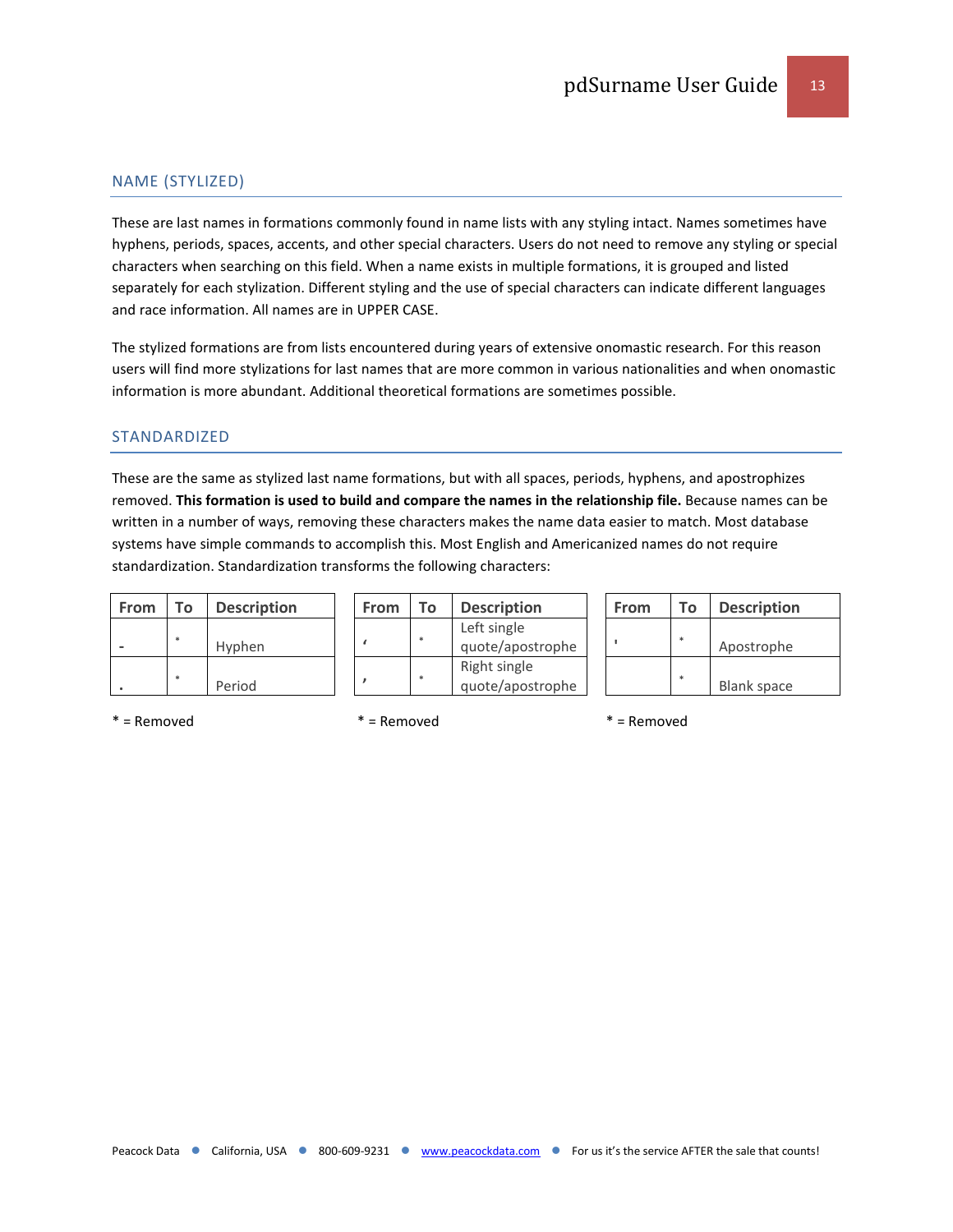# NORMALIZED

These are the same as standardized last name formations, but with all non-English alphabetic letters and glyphs converted English A—Z letters, such as grave accents, acute accents, umlauts, and other values in the extended ANSI character set. Additionally, names starting with a "SAINT" or "STE" prefix are converted to "ST". **Users do not need to normalize name information to match against the relationship file, but the provided special character database will need to be installed if lists have extended ANSI characters.** Most English and Americanized names do not require normalization. Normalization transforms the following characters:

| From | To        | <b>Description</b>      | From | To           | <b>Description</b>      | From    | To        | <b>Description</b>        |
|------|-----------|-------------------------|------|--------------|-------------------------|---------|-----------|---------------------------|
| À    | A         | A-grave                 |      |              | I-grave                 | ß       | <b>SS</b> | Eszett/Sharp S            |
| Á    | A         | A-acute                 |      |              | I-acute                 | Ù       | U         | U-grave                   |
| Â    | A         | A-circumflex            | Î    |              | I-circumflex            | Ú       | $\cup$    | U-acute                   |
| Ã    | A         | A-tilde                 | ï    |              | I-diaeresis<br>(umlaut) | Û       | U         | U-circumflex              |
| Ä    | A         | A-diaeresis<br>(umlaut) | Ñ    | $\mathsf{N}$ | N-tilde                 | Ü       | $\cup$    | U-diaeresis<br>(umlaut)   |
| Å    | A         | A-ring                  | Ò    | O            | O-grave                 | Ý       | Y         | Y-acute                   |
| Æ    | <b>AE</b> | Æsc (grapheme)          | Ó    | O            | O-acute                 | Þ       | Y         | Þorn (Thorn) <sup>b</sup> |
| Ç    | C         | C-cedilla               | Ô    | $\mathbf O$  | O-circumflex            | Ž       | Z         | Z-caron<br>(grapheme)     |
| Đ    | D         | Eth                     | Õ    | O            | O-tilde                 |         | $\ast$    | Spaced cedilla            |
| È    | E         | E-grave                 | Ö    | O            | O-diaeresis<br>(umlaut) | $\cdot$ | $\ast$    | Spaced grave<br>accent    |
| É    | E         | E-acute                 | Ø    | O            | Ø-vowel                 | ,       | $\ast$    | Spaced acute<br>accent    |
| Ê    | E         | E-circumflex            | Œ    | <b>OE</b>    | Œ (grapheme)            | SAINT** | <b>ST</b> | SAINT-prefix              |
| Ë    | Е         | E-diaeresis<br>(umlaut) | Š    | S            | S-caron<br>(grapheme)   | STE**   | <b>ST</b> | STE-prefix                |

#### \* = Removed

\*\* = The SAINT and STE transformations should only be performed when they are being used as prefixes (when followed by a period, hyphen, or space). Normally these prefixes are French, but can be English and German among other sporadic use.

<sup>b</sup> The Þorn (Thorn) has a different use today than in the days of Old English. It is now used to make the "Y" sound in "Ye Olde". In actuality, in the days of the Anglo-Saxons it was used to pronounce what the Norman French would later introduce as the digraph "TH". They did not pronounce it with a "Y' sound. After the invention of the printing press, parts of the Þorn were abbreviated or dropped to the point it resembled a "Y". That is the story of how we came to mispronounce Old English. Note that "Ye" is still used informally in Hiberno-English (Irish English).

Note that an exception to substituting extended ANSI characters are three one-letter Minnan Chinese names ("Î", "Ô", and "Û") which are not transformed.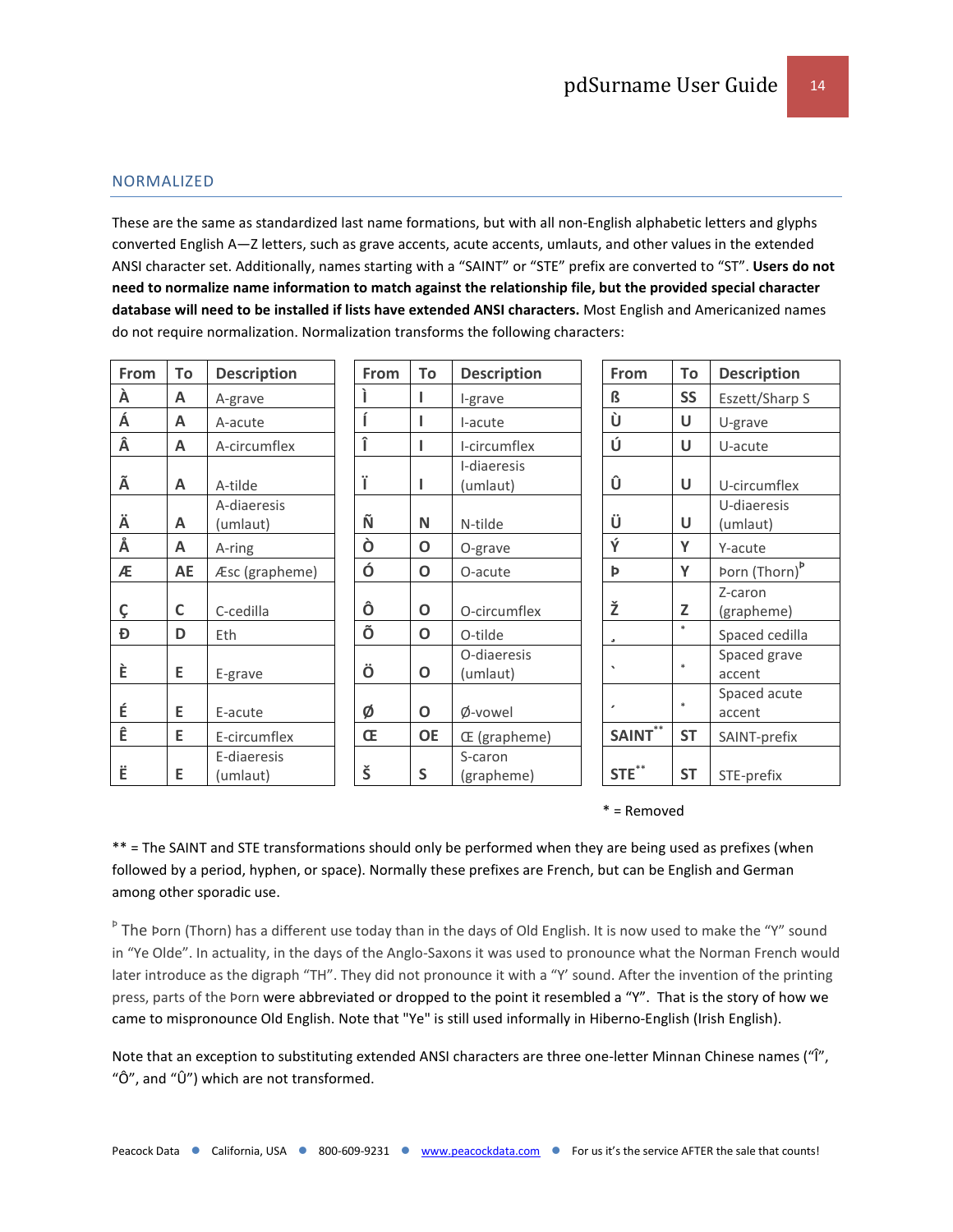#### EXAMPLES

The following are examples of stylized, standardized, and normalized names. Note when the stylized, standardized, and normalized names are all different, all the same, or when the stylized name is different but the standardized and normalized names the same:

| <b>Normalized</b> | <b>Standardized</b> | <b>Stylized</b>    | Language            |
|-------------------|---------------------|--------------------|---------------------|
| ALCHAHUAN         | ALCHAHUÁN           | AL-CHAHUÁN         | Arabic              |
| CARBAJAL          | CARBAJAL            | CARBAJAL           | Spanish             |
| <b>DEGARCIA</b>   | <b>DEGARCIA</b>     | <b>DE GARCIA</b>   | Catalan and Spanish |
| <b>MCCNAIMHIN</b> | MCCNÁIMHÍN          | MC CNÁIMHÍN        | Irish               |
| <b>OSHANNESSY</b> | <b>OSHANNESSY</b>   | O'SHANNESSY        | Irish               |
| <b>OSBORNE</b>    | <b>OSBORNE</b>      | <b>OSBORNE</b>     | English             |
| <b>STPETER</b>    | <b>SAINTPETER</b>   | <b>SAINT PETER</b> | Anglicized French   |
| <b>STPIERRE</b>   | <b>STPIERRE</b>     | <b>ST. PIERRE</b>  | French              |
|                   |                     |                    |                     |

# <span id="page-14-0"></span>RACE

#### FIELDS

**WHITE** | White race (not Hispanic/Latino) **BLACK** | Black race (not Hispanic/Latino) **HISPANIC** | Hispanic/Latino **ASIAN** | Asian or Pacific Island race **NATIVE** | Native American or Alaskan race (not Hispanic/Latino) **MULTIRACE** | Multiple races *Each record has six numeric fields with up to three-digits and two decimal places (0.00 to 100.00) that indicates as a percentage the racial usage of the surname in six racial groups.*

**RACECONF** | Race confidence flag

*Each record has a one-character alphabetic code that indicates the confidence in the race information:* 

1 = Tabulation (not an estimate)

2 = Estimate—high confidence

3 = Estimate—medium confidence

4 = Estimate—low confidence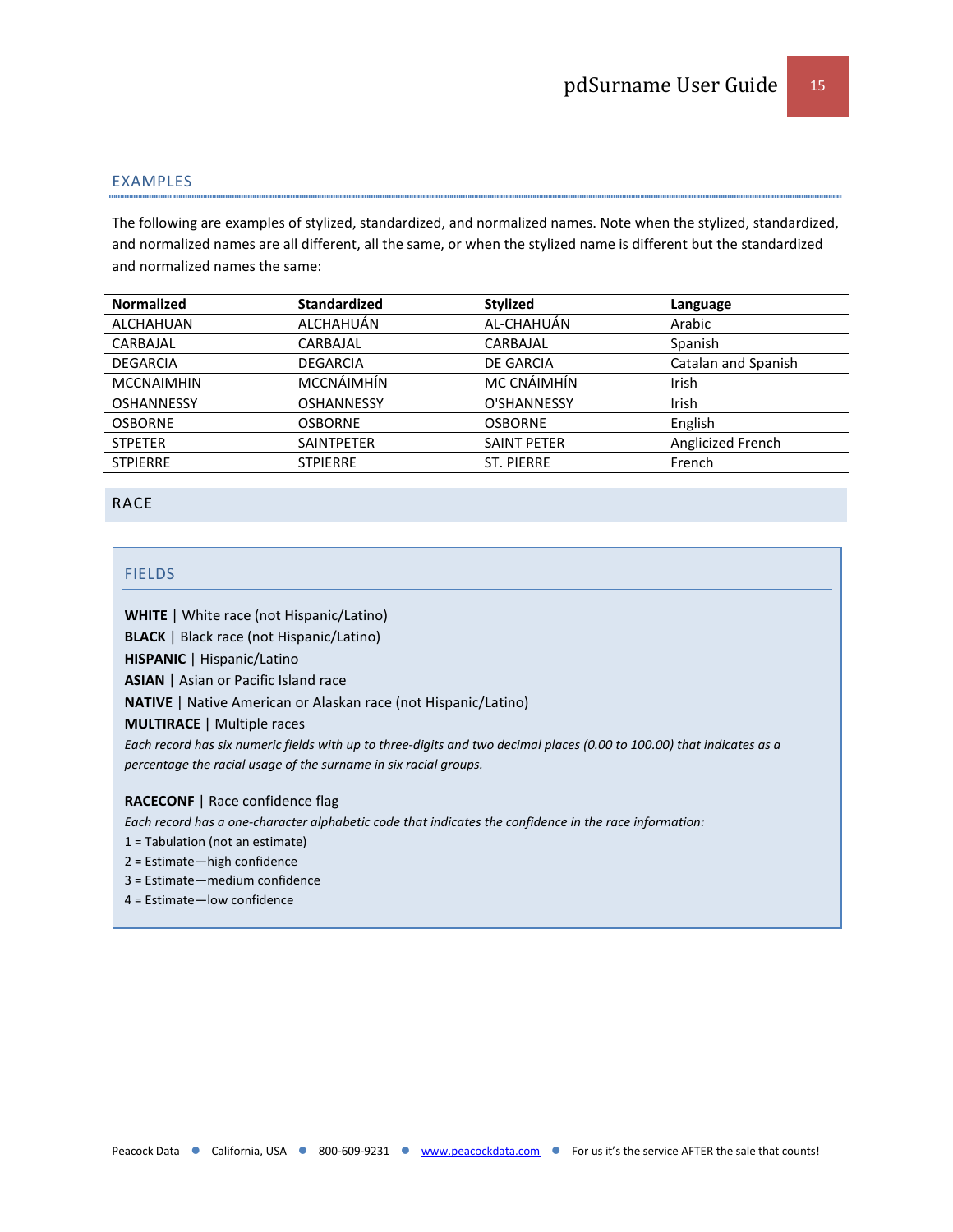The race usage of each name is identified in a series of fields which provide an actual or estimated percentage of use for each race, including:

- White (not Hispanic/Latino)
- Black (not Hispanic/Latino)
- Hispanic/Latino
- Asian/Pacific (not Hispanic/Latino)
- Native American/Alaskan (not Hispanic/Latino)
- **Multiracial**

The race applies to the stylized name. Differently styled names can have different race values.

#### IMPORTANT

The ratios have distinct biases. For names in the United States, the usage is provided from U.S. Census Bureau documents derived from their year 2000 decimal national tabulation. For international names, either similar international information was utilized or estimates were derived by comparing similar names in the same language. For estimated race percentages, a confidence level is indicated, from 2 (high confidence) to 4. A confidence of 1 is entered if it is a tabulation and not an estimate. Because so little reliable information is available for names with special characters, such as accents, as a matter of course, the highest rating given to these names is 3. Confidence levels are not provided for languages because none were derived algorithmically.

It is also important to understand that the definition of race for the U.S. Census Bureau is whatever race respondents identify with. For example, while a large percentage of Arabic and Persian speakers live in or names come from Western Asia, they often identify as white and not Asian. For this reason the language information, which is very detailed, may be very important for some projects.

#### <span id="page-15-0"></span>RANK

#### FIELDS

#### **RANK** | Census name rank

*Records have an up six digit numeric value indicating name rank from the 2000 U.S. Census; names not in the census list do not have ranking.*

The U.S. Census Bureau published a list of surnames occurring 100 times or more from the 2000 decimal census. The list contains 151,671 surnames, and we have provided the ranking for each name included in names database. Note that *pdSurname* includes many names not in the census list, so these names do not have ranking. The most popular name is "Smith" with 2,376,207 entries or 880.85 frequency per 100,000. The most popular Hispanic/Latino name is "Garcia" ranked #8 with 858,289 entries or 318.17 frequency per 100,000.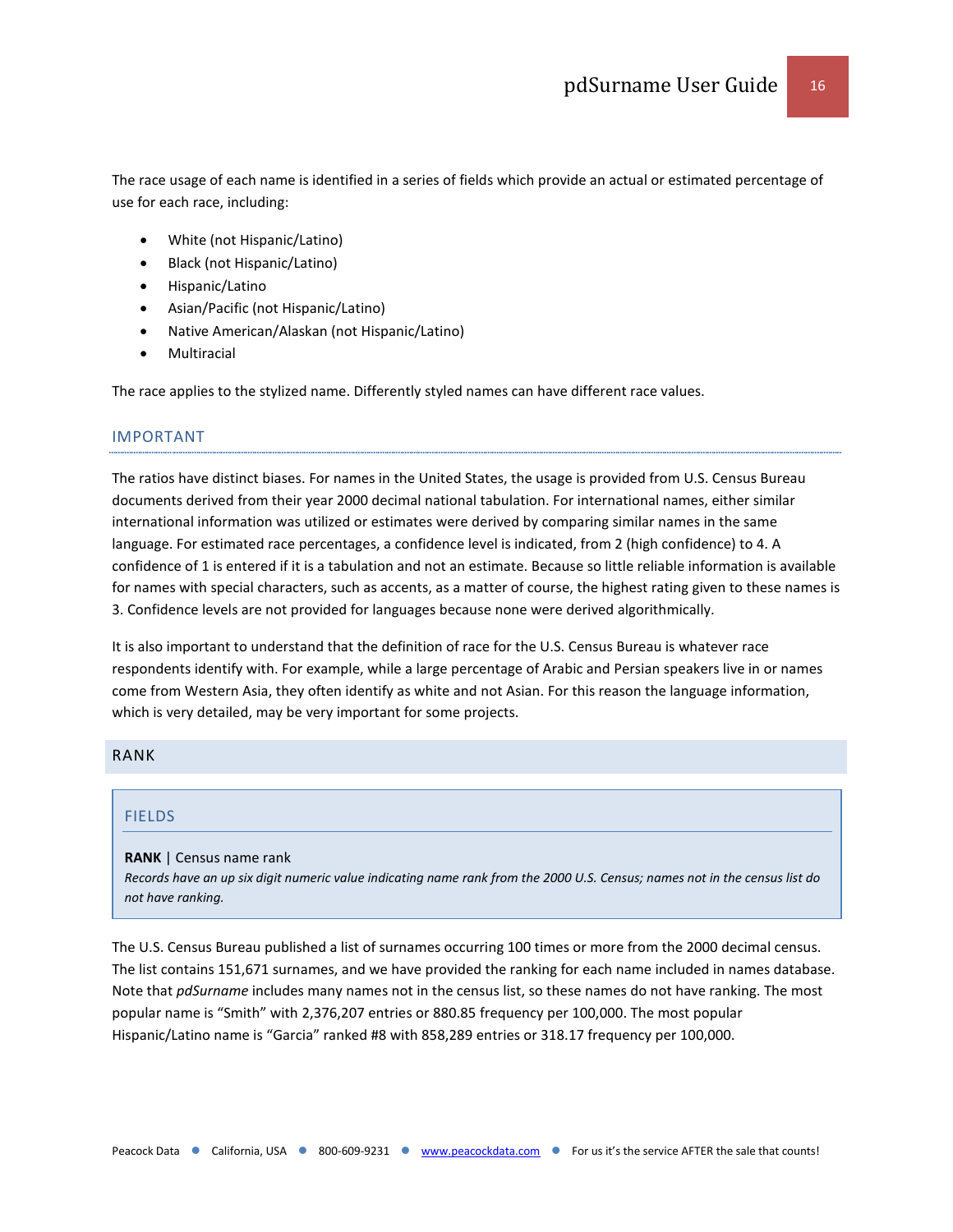# <span id="page-16-0"></span>LANGUAGE

#### FIELDS

#### **LANGUAGE** | Language string

*Each record with language information has an up to 254-character alphabetic list that indicates the language or languages of use of the surname. Multiple languages are entered as a comma-delimited list with the languages in alphabetical order.*

The language or languages of origin and use are identified in a comma delimited list. If there is more than one language, they are listed alphabetically. None of the languages were derived algorithmically and the provided information represents years of extensive onomastic research. When different sources list different origins and usages they may be combined depending on the reliability of the source and the reasonability of the information. The languages apply to the stylized name. Differently styled names can have different language values.

Language coverage is extensive. The list exceeds 600 languages, language families, and dialects. Some languages refer to ethnic groups.

#### TOP 30 LANGUAGES

These following are the top 30 languages with the number of occurrences in the names database. The language count is one for each unique name formation and not one for each relationship (which would be many more):

|     | Polish Jewish | 36,900 | 11. | Other Jewish  | 7,700 | 21. | Hindi            | 2,000 |
|-----|---------------|--------|-----|---------------|-------|-----|------------------|-------|
|     | Irish         | 35,500 | 12. | Dutch         | 7,100 | 22. | Hungarian        | 1,700 |
| 3.  | Czech Jewish  | 30,200 | 13. | Russian       | 5,400 | 23. | Swedish          | 1,700 |
| 4.  | German Jewish | 22,500 | 14. | Polish        | 5,000 | 24. | Middle English   | 1,600 |
| 5.  | German        | 20,200 | 15. | Catalan       | 3,500 | 25. | Norwegian        | 1,400 |
| 6.  | Spanish       | 16,700 | 16. | Armenian      | 2,800 | 26. | Indian           | 1,300 |
|     | French        | 14,600 | 17. | Arabic        | 2,500 | 27. | Turkish          | 1,300 |
| 8.  | English       | 14,500 | 18. | Native Dakota | 2,500 | 28. | Anglicized Irish | 1,200 |
| 9.  | Italian       | 12,800 | 19. | Japanese      | 2,200 | 29. | <b>Ukrainian</b> | 1,100 |
| 10. | Scottish      | 12.400 | 20. | Czech         | 2.200 | 30. | Welsh            | 1,100 |

Note that the counts are rounded to the lower 100.

A list of all the identified languages is included with the software as a Microsoft Excel (XLSX) file. The language names chosen are detailed and easy to search for. For example, to select all 55 African languages, search for "Africa" or "African" plus "South Africa" in the language name of string. To select all 13 Pacific Island languages, search for "Pacific" and "Oceania". To select all 33 Indian languages, search for "Indian", "Hindi", and "Urdu". To select all 128 Native American languages, search for "Native American" (or "Native" to also pick up Native Alaskan). To select all 48 Jewish languages, search for "Jewish", "Judæo", "Yiddish", "Hebrew", "Kohenitic", and "Krymchak" (and possibly "Karaim", a Turkic language with Hebrew influences). Other important keywords include "Arabic", "Chinese", "English", "French", "German", "Irish", "Italian", "Portuguese", "Scottish", "Spanish", "Americanized", "Anglicized", "Castilianized", and others that can be determined from the provided list.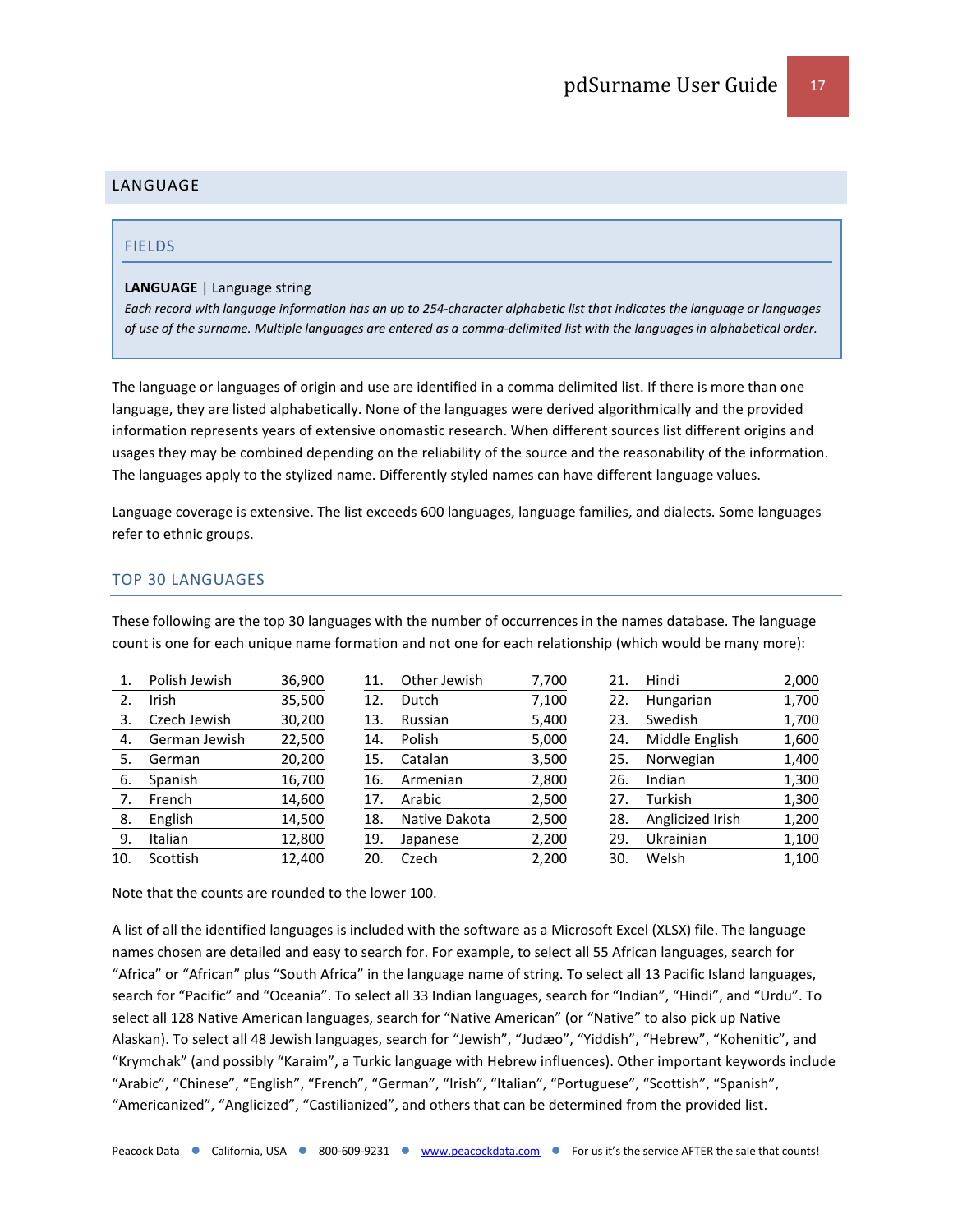#### <span id="page-17-0"></span>**USING THE RELATIONSHIP FILE**

# *pdSurname* **has two databases, a names database with all the surnames, languages, and race information, and another with name-pair relationships. This section discusses the relationship file.**

The relationship file shows surnames that are connected either onomatologically, phonetically or, in the *Pro* edition only, can be fuzzy logic variations. Onomastic variations are either close, near, or distant.

Here are some examples of related names:

|           | Name #1           | Name #2        | <b>Relation</b>               |
|-----------|-------------------|----------------|-------------------------------|
| Example 1 | <b>ACKERMAN</b>   | AKERMAN        | Close onomastic variant (1)   |
| Example 2 | <b>MANCILL</b>    | MONSELL        | Near onomastic variant (2)    |
| Example 3 | <b>WILLIAMSON</b> | <b>WILMSEN</b> | Distant onomastic variant (3) |
| Example 4 | <b>CORREY</b>     | <b>CURIE</b>   | Phonetic match (P)            |
| Example 5 | SANTILLA          | SANTOLLA       | Phonetic match (P)            |

**Our algorithms are specially tuned to work effectively with names that have prefixes such as "MC", "MAC", "O", "DE", "LA", "VAN", "AL", "ST", and many others. Traditionally phonetic algorithms have difficulty with these names because the prefixes create numerous false matches and miss true matches. Our algorithm greatly reduces this problem by separately measuring both the full name and the main part of the name following the prefix. Knowing the language of the name is key to our technique. Users will find this a major advantage with our system. Here are examples:**

|           | Name #1         | Name #2       | <b>Notes</b>                          |
|-----------|-----------------|---------------|---------------------------------------|
| Example 6 | <b>MCARTHUR</b> | <b>MCDALE</b> | FALSE MATCH: Matched by open sources  |
|           |                 |               | but not by our proprietary algorithms |
| Example 7 | DEGARCIA        | <b>GARCIA</b> | TRUE MATCH: Matched only by our       |
|           |                 |               | proprietary algorithms                |

# **All surnames in the relationship file are drawn from the standardized version in the names database.** Standardizing requires all spaces, periods, hyphens, and apostrophizes be removed. Users do not need to

normalize name information (convert extended ANSI characters, such as accents, to English characters). If users do normalize their names they will still match.

Because of its enormous size, the relationship file does not have a special primary key, but the combined name fields are unique and all the names except fuzzy spelling relate to the names in the names database. If users have a special purpose, they may need to create a primary key field. Normally individual records are not edited or deleted in the file.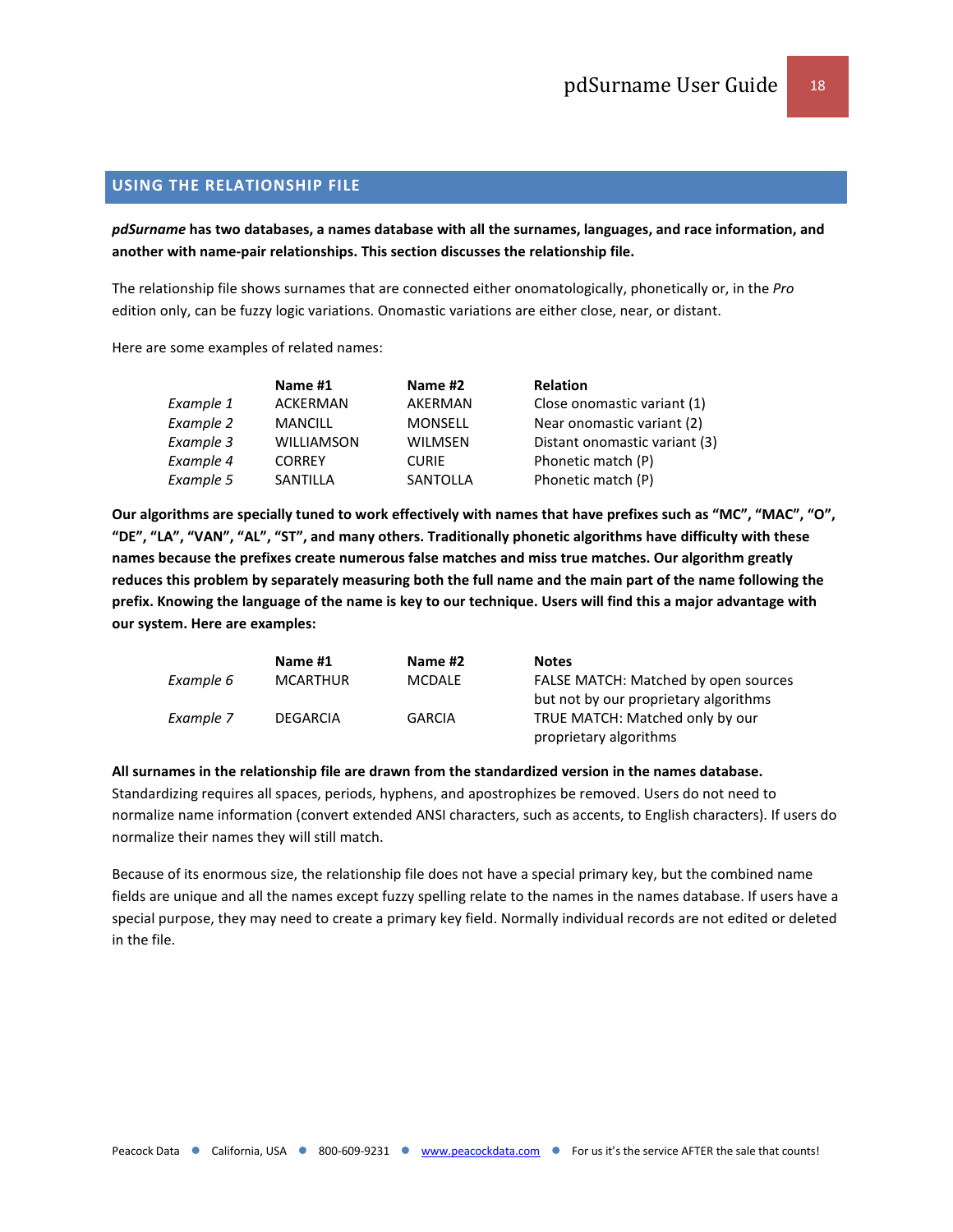The relationship file is broken into eight (*Standard* edition) or twelve (*Pro* edition) smaller sections for user convenience and to allow users more options when setting up their system. Sections include:

- 1. Variations and phonetic name pairs in alphabetical order
- 2. Variations and phonetic name pairs in reverse alphabetical order
- 3. Open source-only phonetic name pairs in alphabetical order<sup>\*</sup>
- 4. Open source-only phonetic name pairs in reverse alphabetical order
- 5. Special character name pairs in alphabetical order<sup>\*\*</sup>
- 6. Special character name pairs in reverse alphabetical order<sup>\*\*</sup>
- 7. Special character open source-only name pairs in alphabetical order<sup>\*\*</sup>
- 8. Special character open source-only name pairs in reverse alphabetical order<sup>\*\*</sup>
- 9. PRO ONLY: Fuzzy logic name pairs with the fuzzy name first and correct spelling second
- 10. PRO ONLY: Fuzzy logic name pairs with the correct spelling first and fuzzy name second
- 11. PRO ONLY: Special character fuzzy logic name pairs with the fuzzy name first and correct spelling second\*\*
- 12. PRO ONLY: Special character fuzzy logic name pairs with the correct spelling first and fuzzy name second\*\*

*\* If an open source phonetic match is also in a primary variation file, the name pair is provided in the primary file only and not repeated in both. All open source matches are individually flagged.*

*\*\*Relationships where at least one name has an extended ANSI character*

Matches from our proprietary algorithms are in two sections, one with the name pairs in alphabetical order and the other reversed. Two separate sections are provided with additional matches from six open source phonetic algorithms, one with the name pairs in alphabetical order and the other reversed.

There are separate sections for records with special characters. Users only need to install the special character section if their lists have extended ANSI characters.

In the Pro edition only fuzzy logic file, the setup is different. In one section of the fuzzy file the name pairs are with the fuzzy name first and correct spelling second and in a second section they are provided with the names reversed. The fuzzy logic file also puts names with special characters in a separate section.

Note that for the most part the names in the open source files are lower level matches. Anyone who has used any of the open source phonetic algorithms knows that they can deliver a lot of false matches. An important part of our algorithm filters most the "junk" into the secondary files. No algorithm is perfect, however, and users should not totally ignore the open source files. Also note that to prevent too many good matches from being put into the secondary files, there will be some false matches in the main files, but they will usually be sorted to the bottom of the list.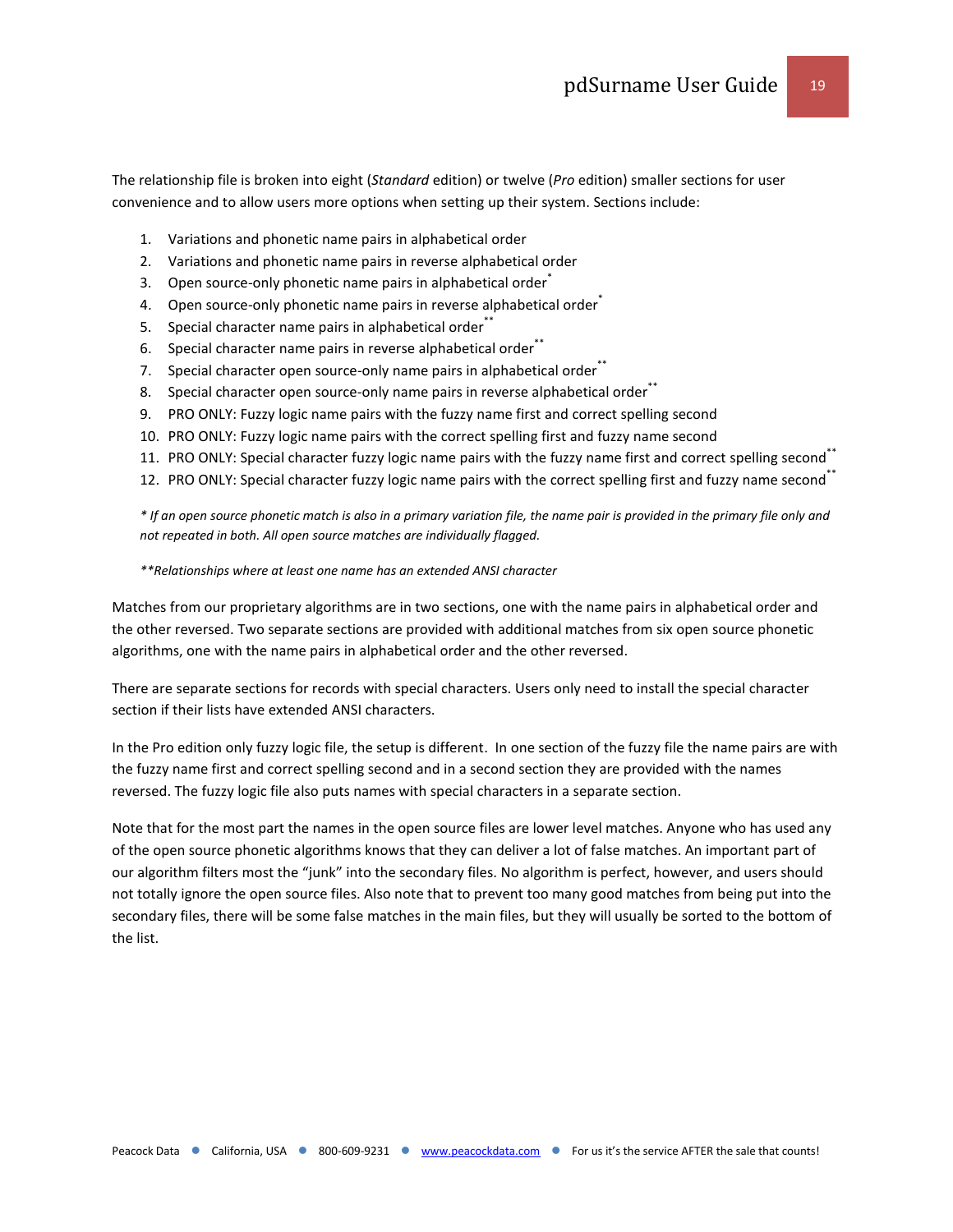#### <span id="page-19-0"></span>NAME FIELDS

#### FIELDS

# **NAME1** | Name #1 **NAME2** | Name #2

*Each record has a pair of related names in fields that can be up to 35 alphabetic characters each.*

Each record has two sets of name information, a NAME1 side and a NAME2 side. The surnames are related either onomatologically, phonetically or, in the *Pro* edition only, can be fuzzy logic variations. In one section of the relationship file the name pairs are in alphabetical order and in a second section they are provided with the names reversed.

There are separate sections for records with special characters. Users only need to install the special character section if their lists have extended ANSI characters.

In the *Pro* edition only fuzzy logic file, the setup is different. In one section of the fuzzy file the name pairs are with the fuzzy name first and correct spelling second and in a second section they are provided with the names reversed. The fuzzy logic file also puts names with special characters in a separate section.

#### <span id="page-19-1"></span>RELATIONSHIP FLAG

| <b>FIELDS</b>                                                                                       |
|-----------------------------------------------------------------------------------------------------|
| <b>REL</b>   Relationship flag                                                                      |
| Each record has a one-character alphabetic code that indicates the relationship between name pairs: |
| $1 =$ Close onomastic variant                                                                       |
| $2$ = Near onomastic variant                                                                        |
| $3$ = Distant onomastic variant                                                                     |
| $P = Phonetic match$                                                                                |
| $F = Fuzzy logic match (Pro edition only)$                                                          |
| Blank = Only matched open source algorithms; possibly a false match                                 |
|                                                                                                     |
|                                                                                                     |

The relationship between each name pair is identified a close, near, or distant onomastic variation, as a phonetic variation or, in the *Pro* edition only, as a fuzzy logic variation. In some cases the relationship information is blank because our proprietary algorithms filtered it out as a false record but it was matched by one or more of the open source phonetic algorithms. All of the blank relationships are in the open source relationship files so they can be easily filtered.

The onomastic distance of true variations is rated on a 1 (closest) to 3 scale. The value is determined by tabulating or estimating the number of lines separating the names on a name tree.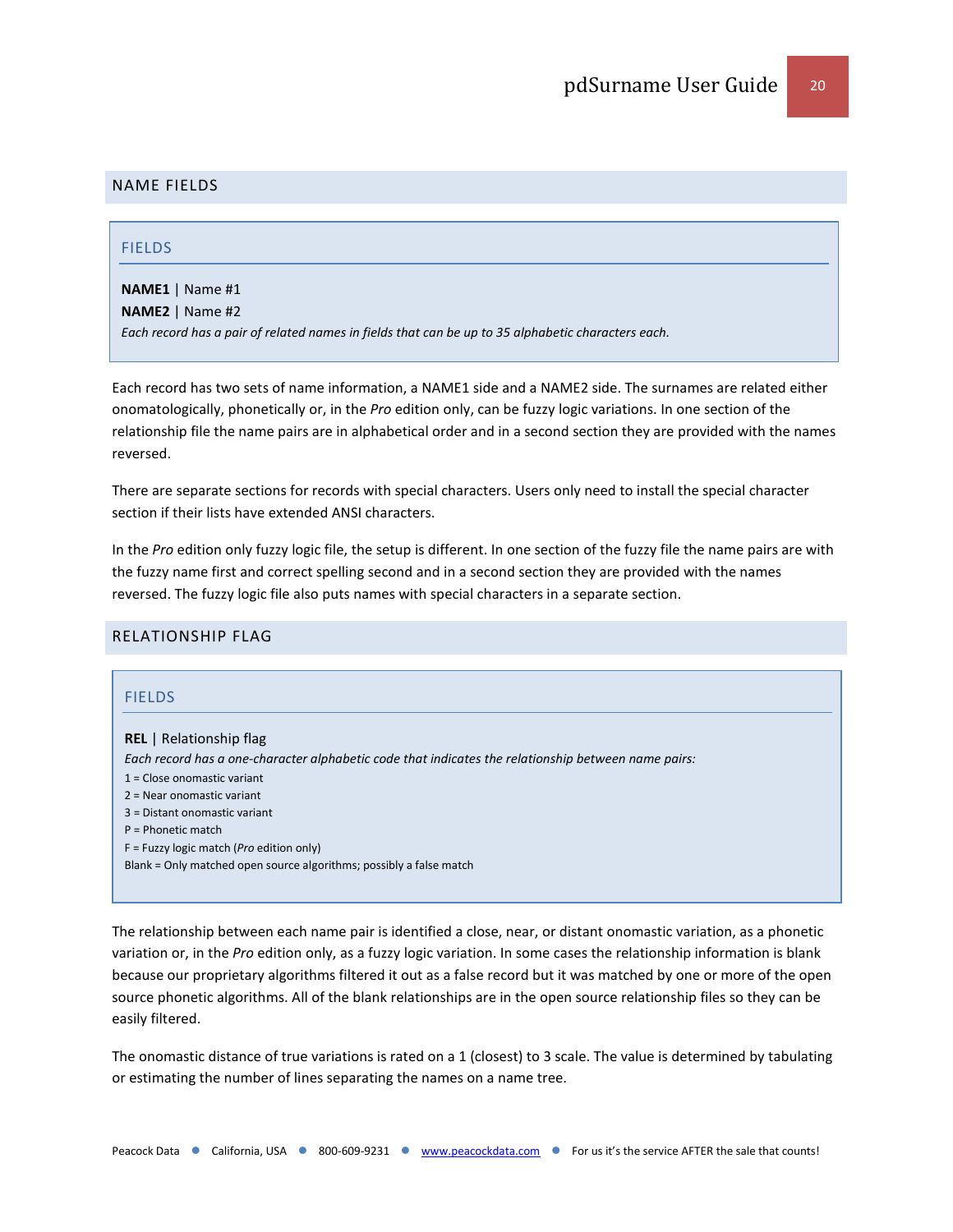# <span id="page-20-0"></span>SCORE

#### FIELDS

#### **SCORE** | Match quality score

*Each record has a two-character numeric code that indicates on a 01 (best) to 99 scale quantifying the quality of each namepair match. In the* Pro *edition only, a score of 00 is entered for all fuzzy logic matches because they are known to be the same exact name, with one name misspelled.*

The overall quality of each name-pair match is quantified on a scale of 01 (best) to 99. The scoring considers several factors:

- Phonetic points from our proprietary algorithm
- How many open source algorithms were matched
- How close the languages and race match
- If the name pairs are onomatologically linked

The number of matches from a query can sometimes be very numerous, and the score is effective in ordering the output for filtering. Users will find this a major advantage with our system.

Note that in the *Pro* edition only, a score of 00 is entered for all fuzzy logic matches because they are known to be the same exact name, with one name misspelled.

# <span id="page-20-1"></span>OPEN SOURCE PHONETIC ALGORITHMS

#### FIELDS

**DMP** | Double Metaphone | *P = Primary line match; S = Secondary line match*

**MP** | Metaphone | *M = match*

- **NY** | New York State Identification and Intelligence System (NYSIIS) | *N = match*
- **CV** | Caverphone | *C = match*
- **SX** | Soundex | *S = match*

**DMSX** | Daitch–Mokotoff Soundex | *P = Primary line match; S = Secondary line match*

*Each record has up to six one-character alphabetic codes that indicates if a particular open source phonetic match was achieved. Flags are indicated above.*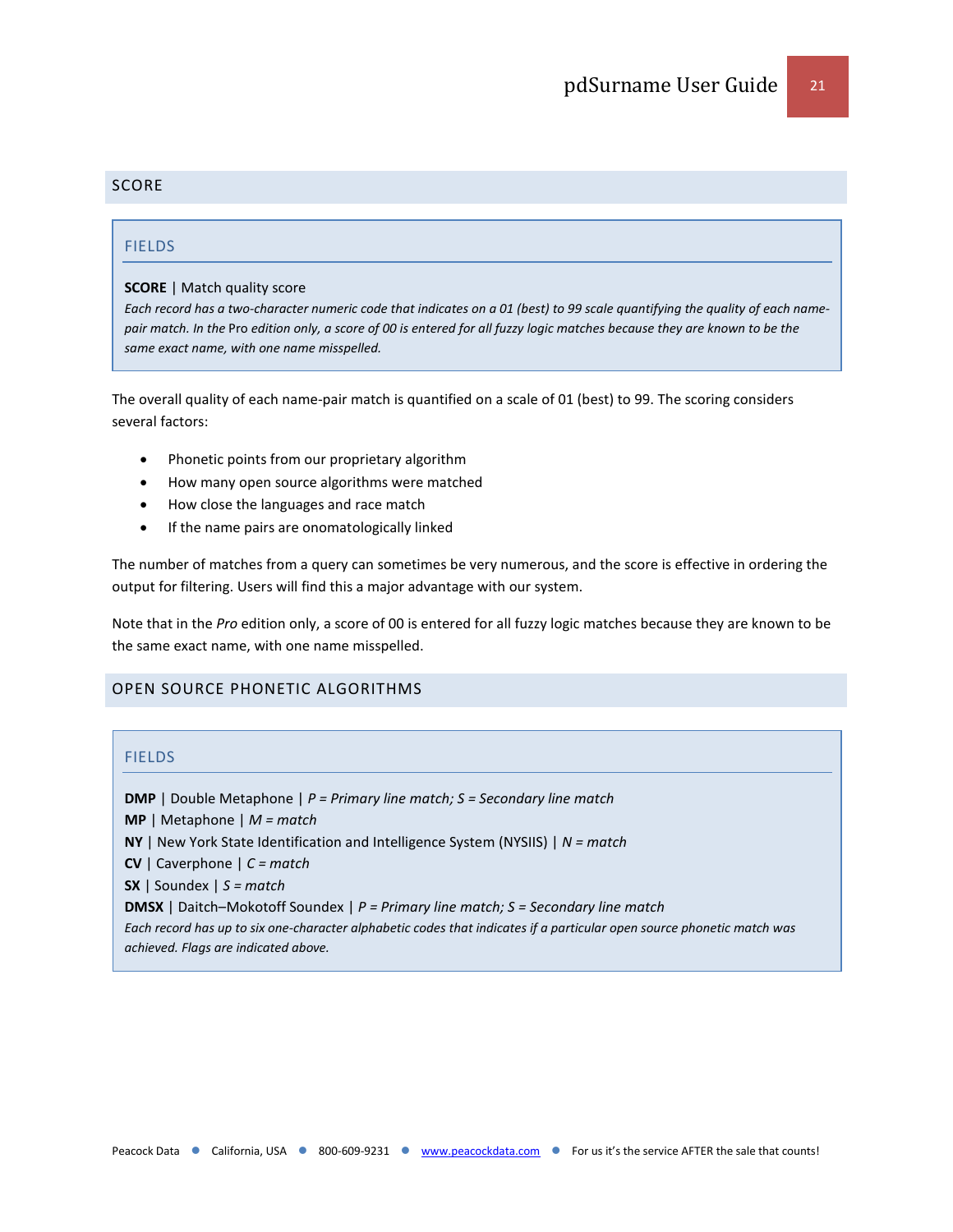As part of our phonetic indexing process we include matches from six open source algorithms most data engineers are familiar with. These algorithms are:

# SOUNDEX

This is the original phonetic algorithm. It was developed by Robert C. Russell and Margaret King Odell and patented in 1918 and 1922. The process was the first to index names by sound, as pronounced in English. The algorithm mainly encodes consonants. A vowel is not encoded unless it is the first letter.

#### METAPHONE

This is considered the first advanced phonetic algorithm. It was published in 1990 by Lawrence Philips and improved on Soundex by using information about variations and inconsistencies in English spelling and pronunciation to produce more accurate coding.

#### DOUBLE METAPHONE

This algorithm, also published by Lawrence Philips, is called "Double" because it can return both a primary and a secondary code for a name string. The algorithm takes into account spelling peculiarities of a number of languages in addition to English.

#### NEW YORK STATE IDENTIFICATION AND INTELLIGENCE SYSTEM (NYSIIS)

This algorithm was developed in 1970 and is similar to Soundex except it maintains relative vowel positioning and handles some phonemes and sequential letters better. The accuracy increase over Soundex has been cited as 2.7 percent.

#### CAVERPHONE

This algorithm was first developed by David Hood in the Caversham Project at the University of Otago in New Zealand in 2002 and revised in 2004. It was created to assist in data matching between late 19th century and early 20th century New Zealand electoral rolls.

#### DAITCH–MOKOTOFF SOUNDEX

This algorithm was developed in 1985 by Jewish genealogists Gary Mokotoff and Randy Daitch. It is a refinement of Soundex algorithms designed to allow greater accuracy in matching of Eastern European and Ashkenazi Jewish surnames with similar pronunciation but differences in spelling.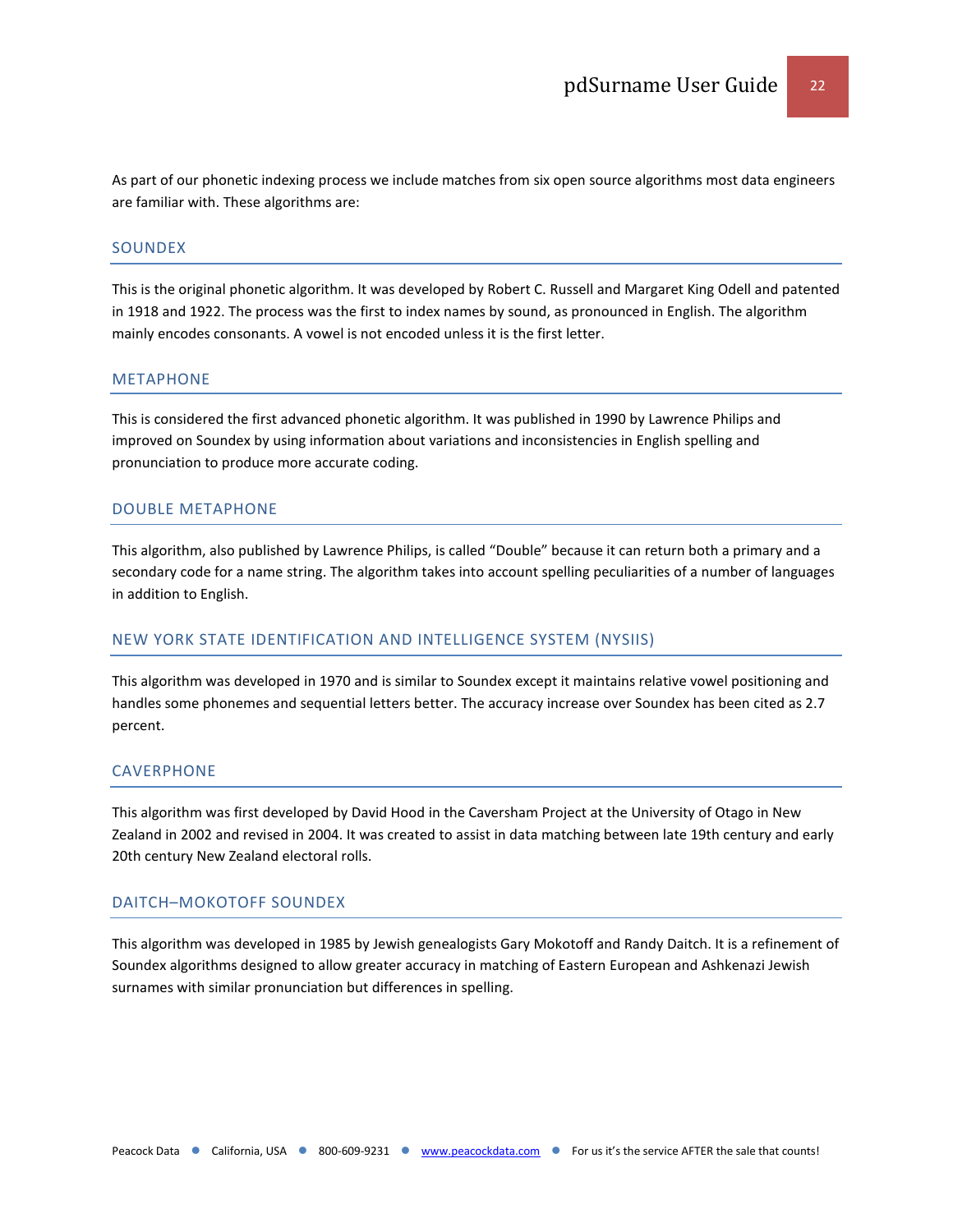#### <span id="page-22-0"></span>FUZZY LOGIC

#### *This section applies to pdSurname Pro only.*

The fuzzy logic technology in the *Pro* edition of this software allows matching data that has typographical errors. If users look at the fuzzy logic records, they are likely to see errors they have repeatedly made or seen. In many cases you will have to look close to see the difference, but they are different. There are more than 28 million fuzzy logic records.

The fuzzy logic file uses the same format as the other relationship files with a few exceptions. Instead of alphabetical and reverse alphabetical ordered sections, in one section of the fuzzy file the name pairs are with the fuzzy name first and correct spelling second and in a second section they are provided with the names reversed. There is a reason for this. Because the database is so comprehensive, if a name cannot be found in the regular relationship file, particularly on United States lists, it is probably a misspelling. Users should then check the misspellings in the fuzzy logic file. The following four sections are provided:

- 1. Fuzzy logic name pairs with the fuzzy name first and correct spelling second
- 2. Fuzzy logic name pairs with the correct spelling first and fuzzy name second
- 3. Special character fuzzy logic name pairs with the fuzzy name first and correct spelling second<sup>\*</sup>
- 4. Special character fuzzy logic name pairs with the correct spelling first and fuzzy name second<sup>\*</sup>

#### *\*Relationships where at least one name has an extended ANSI character*

The most likely typographical errors are determined based on the number of letters, the characters involved, where they are located in the name, the language, and other factors. None of the fuzzy spellings formulate a real name already in the database. This sometimes happens when the fuzzy spelling was already a real variation of the same name.

A score of 00 is entered for all fuzzy logic matches and phonetic algorithms are not run against them because we already known they are the same exact name, with one name misspelled. All fuzzy matches have a relationship of "F" and there is a separate section for records with special characters. Users only need to install the special character section if their lists have extended ANSI characters.

Some fuzzy logic matches have one typographical error while others have multiple issues, so the technology is suited for even the worst typists and transcribers. The algorithms have five layers:

#### PHONETIC MISSPELLINGS

These algorithms look at digraphs, trigraphs, tetragraphs, pentagraphs, hexagraphs, and even a German heptagraph, "SCHTSCH", used to translate Russian words with the "SHCHA" or "SHCH" (romanticized) sound. These are, respectively, two to seven letter sequences that form one phoneme or distinct sound. Most of letter sequences trigraph and above are Irish who have more language rules than you can shake a stick at.

Many misspellings occur as transcribers enter the sounds they hear. The character sequences and the sounds they produce are different for each language and situation, such as before, after, or between certain vowels and consonants, so our substitutions are language-rule based. Furthermore, our algorithms consider both how a name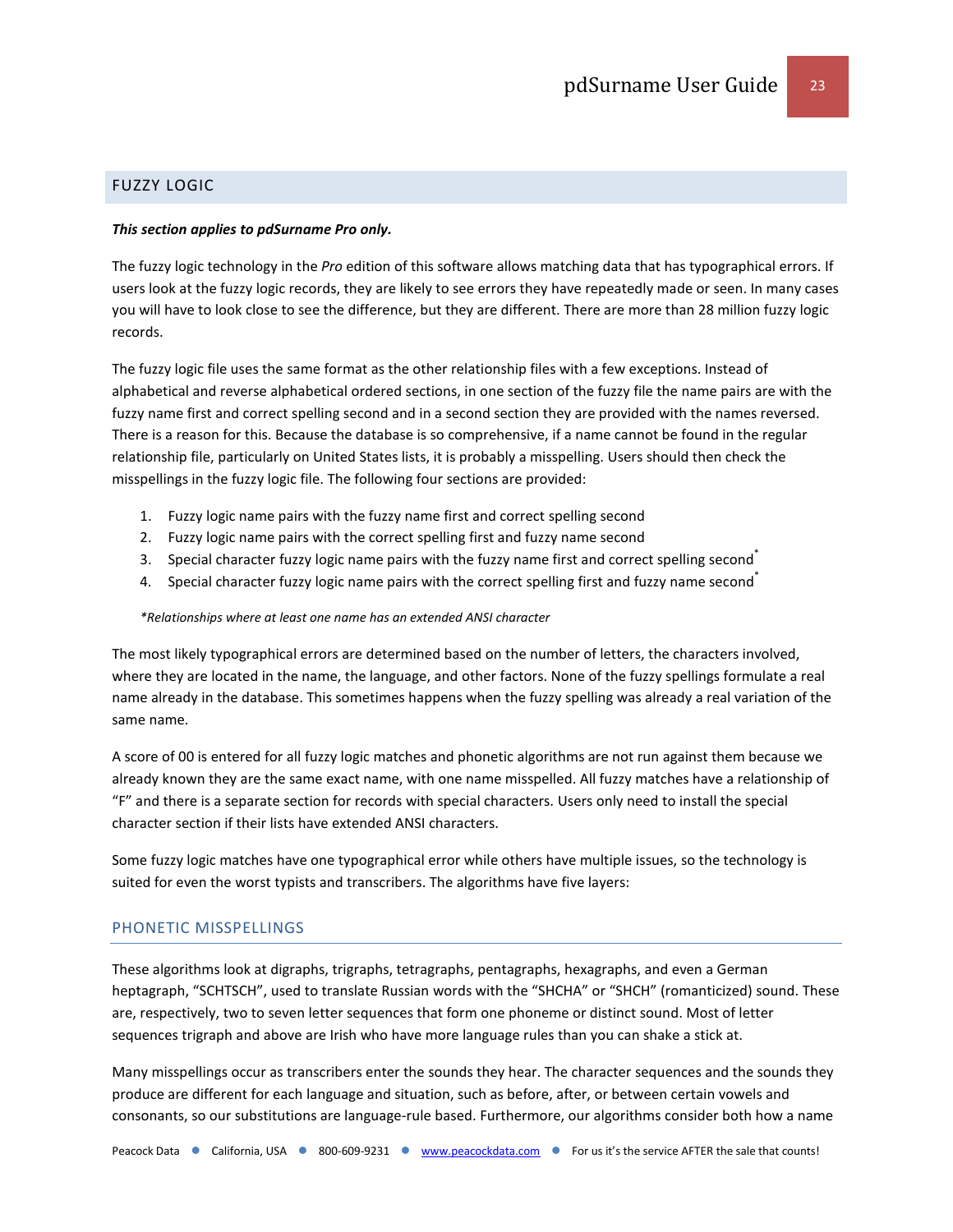may sound to someone who speaks English as well as how it may sound to someone who speaks Spanish, which is often different. Take the digraph "SC". Before the vowels "E" or "I" it is most likely to be misspelled by an English speaker as "SHE" or "SHI" while a Spanish speaker may hear "CHE" or "CHI" and sometimes "YE" or "YI". Our library includes over 80,000 language-based letter sequence phonetic rules. Phonetic misspelling examples:

|           | <b>Fuzzy name</b> | <b>Real name</b>   |
|-----------|-------------------|--------------------|
| Example 1 | <b>ALLANO</b>     | <b>AGLIANO</b>     |
| Example 2 | <b>GUALTIEREZ</b> | <b>GUALTIERREZ</b> |
| Example 3 | <b>HEATHFALD</b>  | <b>HEATHFIELD</b>  |
| Example 4 | <b>OUGHGARD</b>   | AAGARD             |
| Example 5 | YONGMAN           | YOUNGMAN           |
|           |                   |                    |

#### REVERSED DIGRAPHS

These algorithms look for misspellings due to reversed digraphs (two letter sequences that form one phoneme or distinct sound) which are a common typographical issue, such as "IE" substituted for "EI". The character sequences and the sounds they produce are different for each language and situation, such as before, after, or between certain vowels and consonants, so our substitutions are language-rule based. Reversed digraph examples:

|            | <b>Fuzzy name</b> | <b>Real name</b>  |
|------------|-------------------|-------------------|
| Example 6  | <b>ANLGES</b>     | <b>ANGLES</b>     |
| Example 7  | <b>DEILEMAN</b>   | <b>DIELEMAN</b>   |
| Example 8  | <b>OLAERY</b>     | <b>OLEARY</b>     |
| Example 9  | <b>RODREUGEZ</b>  | <b>RODREGUEZ</b>  |
| Example 10 | <b>SCHUMAHCER</b> | <b>SCHUMACHER</b> |

# DOUBLE-LETTER MISSPELLINGS

These algorithms look for misspellings due to double letters typed as single letters and single letters that are doubled. The most common typographical issues occur with the characters, in order of frequency, "SS", "EE", "TT", "FF", "LL", "MM", and "OO". Double-letter misspelling examples:

|            | <b>Fuzzy name</b> | <b>Real name</b> |
|------------|-------------------|------------------|
| Example 11 | <b>HUMBEER</b>    | <b>HUMBER</b>    |
| Example 12 | ZWOLE             | ZWOLLE           |

#### MISSED LETTERS

These algorithms look for missed keystrokes and provide fuzzy logic matches with missing letters. Unlike the other algorithms, these are not language specific. Keystrokes can be missed in any language. Missed letter examples:

|            | <b>Fuzzy name</b> | <b>Real name</b> |
|------------|-------------------|------------------|
| Example 13 | <b>UNTER</b>      | <b>HUNTER</b>    |
| Example 14 | <b>TAMRON</b>     | <b>TAMERON</b>   |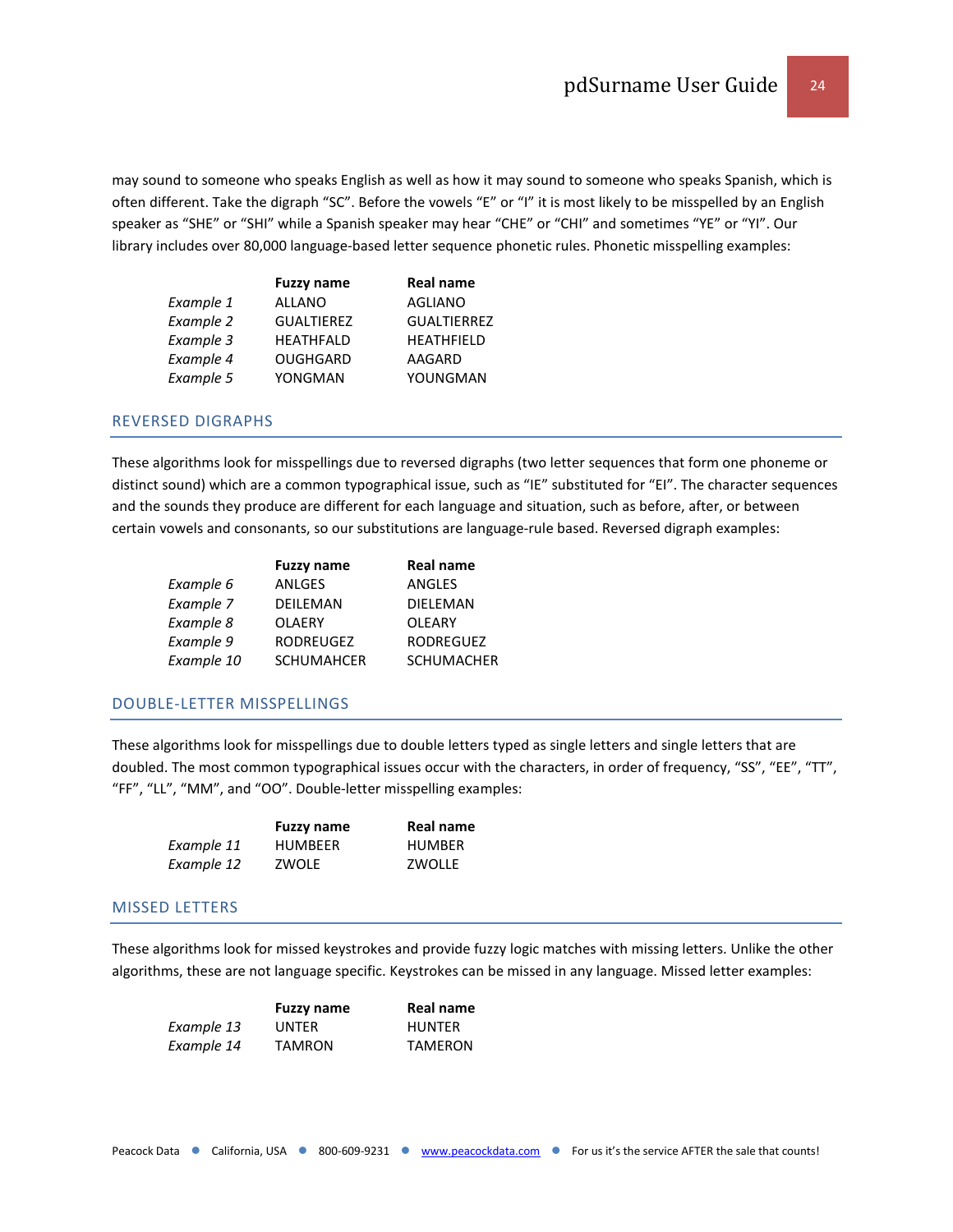#### STRING MANIPULATIONS

Because so many of our algorithms are language-rule bases, additional name string manipulations are provided for the relatively small number of names without language applied. Most of these are similar to the reversed digraph substitutions. String manipulation examples:

|            | <b>Fuzzy name</b> | Real name     |
|------------|-------------------|---------------|
| Example 15 | <b>ELWROTHY</b>   | ELWORTHY      |
| Example 16 | <b>POEPLE</b>     | <b>PEOPLE</b> |

#### <span id="page-24-0"></span>REVERSE RECORDS

#### FIELDS

#### **ABC** | Alphabetical order flag

*Each record has one-character alphabetic codes that indicates if a name pair is in alphabetical order or reversed or, in the*  Pro *edition only fuzzy logic file, if it has the fuzzy spelling or correct spelling first:*

A = Name pair is in alphabetical order (or, in the *Pro* edition only fuzzy logic file, fuzzy name first and correct spelling second)

R = Name pair is in reverse alphabetical order (or, in the *Pro* edition only fuzzy logic file, fuzzy name first and correct spelling second)

In one section of the relationship file the name pairs are in alphabetical order and in a second section they are provided with the names reversed.

In the Pro edition only fuzzy logic file, the setup is different. In one section of the fuzzy file the name pairs are with the fuzzy name first and correct spelling second and in a second section they are provided with the names reversed.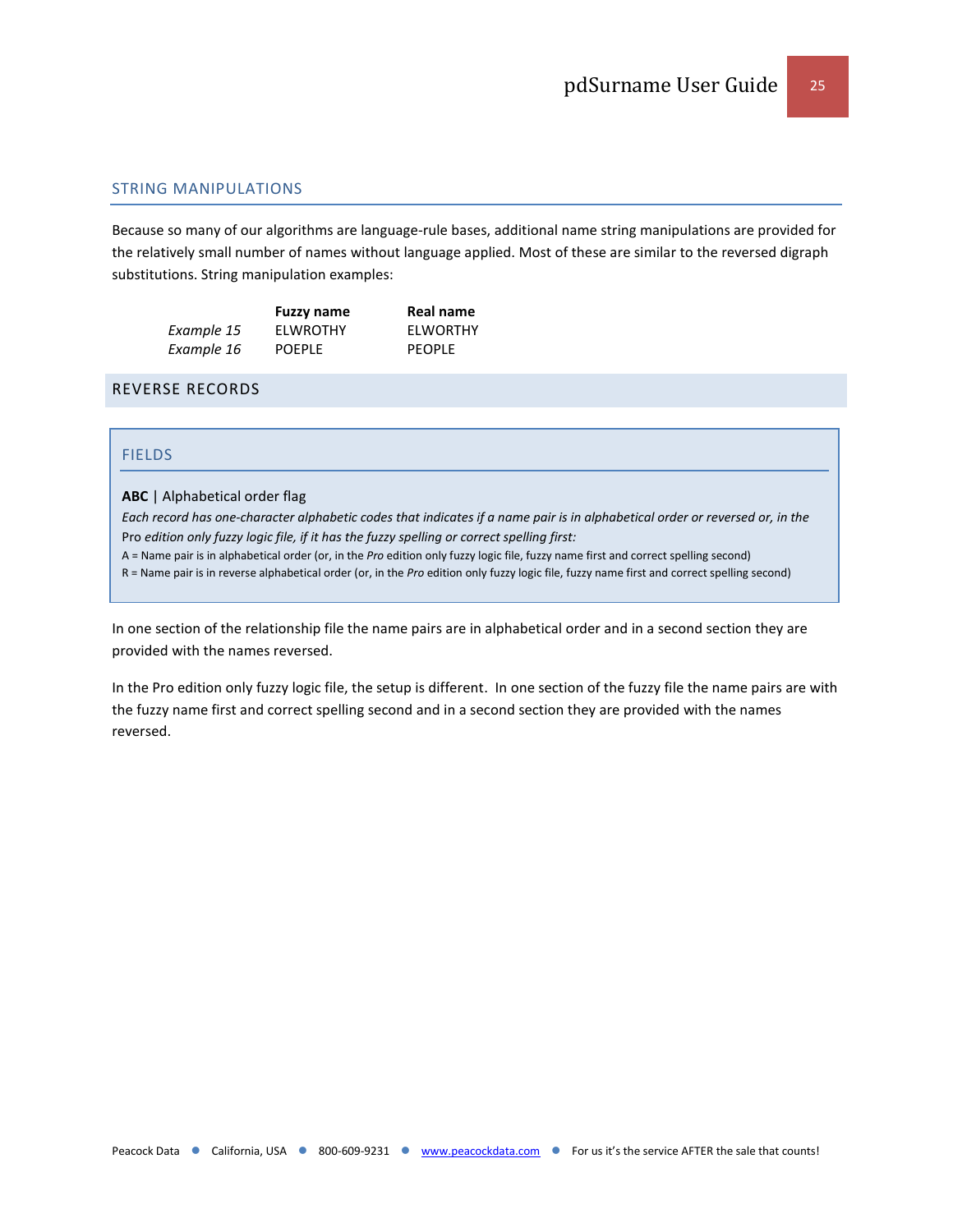#### <span id="page-25-0"></span>**COMPATIBILITY**

To ensure compatibility with any operating system and database platform, *pdSurname* is provided in multiple file formats and utilizes only the ANSI character set (ASCII values 0 to 127 and extended values 128 to 255).

# <span id="page-25-1"></span>USING PDSURNAME WITH PDNICKNAME AND PDGENDER

*pdSurname, pdNickname,* and *pdGender* make excellent partners. They have been developed to be fully compatible. The name pair format in *pdSurname* is very similar to the *pdNickname* database except *pdSurname* is used to match last names while *pdNickname* matches first names. *pdGender* is based on the first name database and is designed to apply gender identification to first name records. Note that *pdNickname* and *pdGender* are not required to use *pdSurname* but they are highly attuned to work together.

#### <span id="page-25-2"></span>**USER GUIDE UPDATES**

User guides are updated based on information gained from user experience. It is suggested that users regularly check the Support section of the Peacock Data website for updates. Look for a date newer than the date below:

**The publication date of this guide is:** March 2, 2015.

#### <span id="page-25-3"></span>**DATABASE VERSION NUMBER**

Depending on the file format, the version number of each copy of *pdSurname* is written in the first or second row of the first or second column of all database files in **X.X.X** format. The first number is the main version number of the release. The number after the first dot is the update for the version indicated. The number after the second dot references a minor revision.